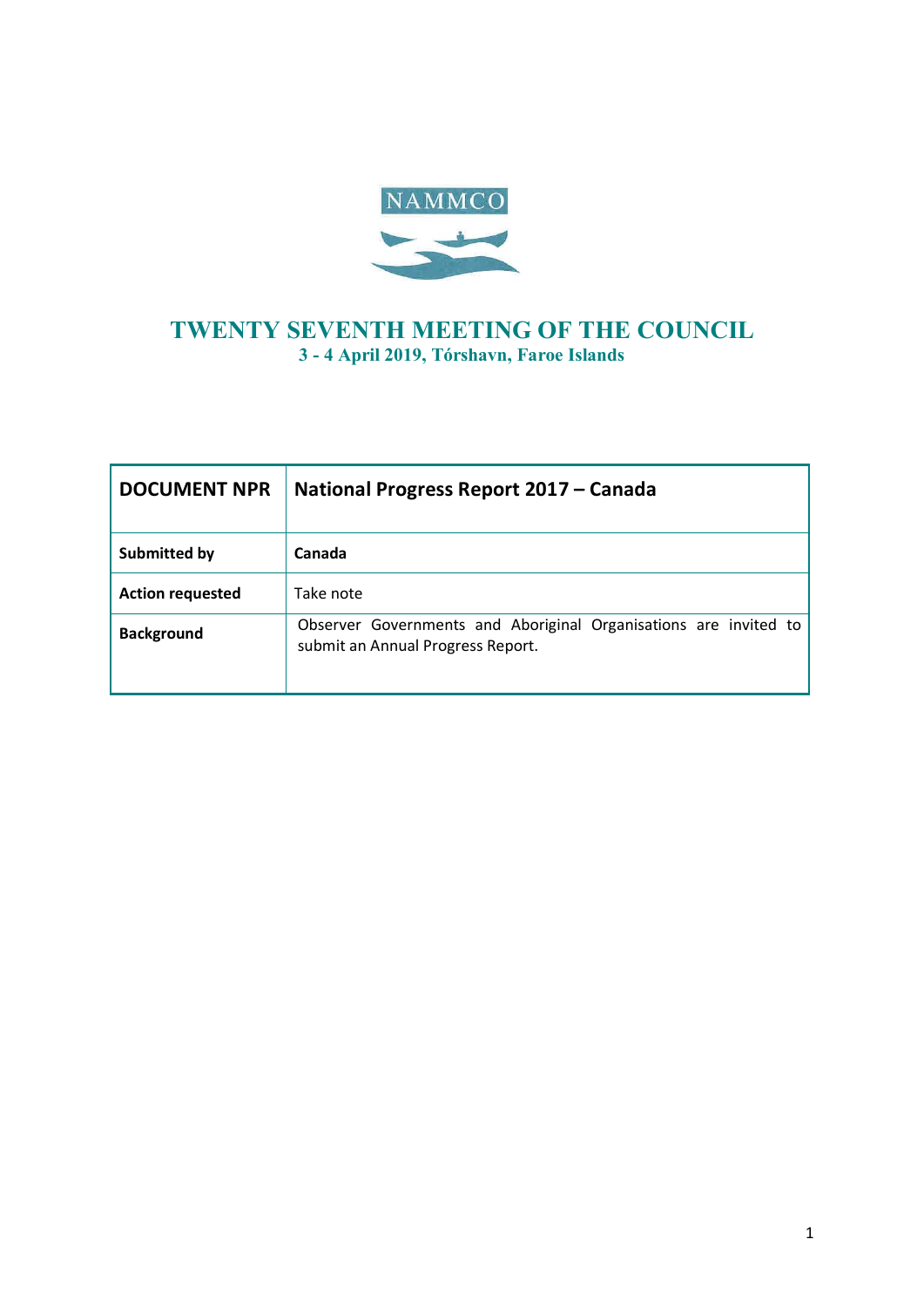SC/25/NPR-C

# **FISHERIES & OCEANS CANADA PROGRESS REPORT ON MARINE MAMMAL RESEARCH AND MANAGEMENT IN 2017**

**May, 2018**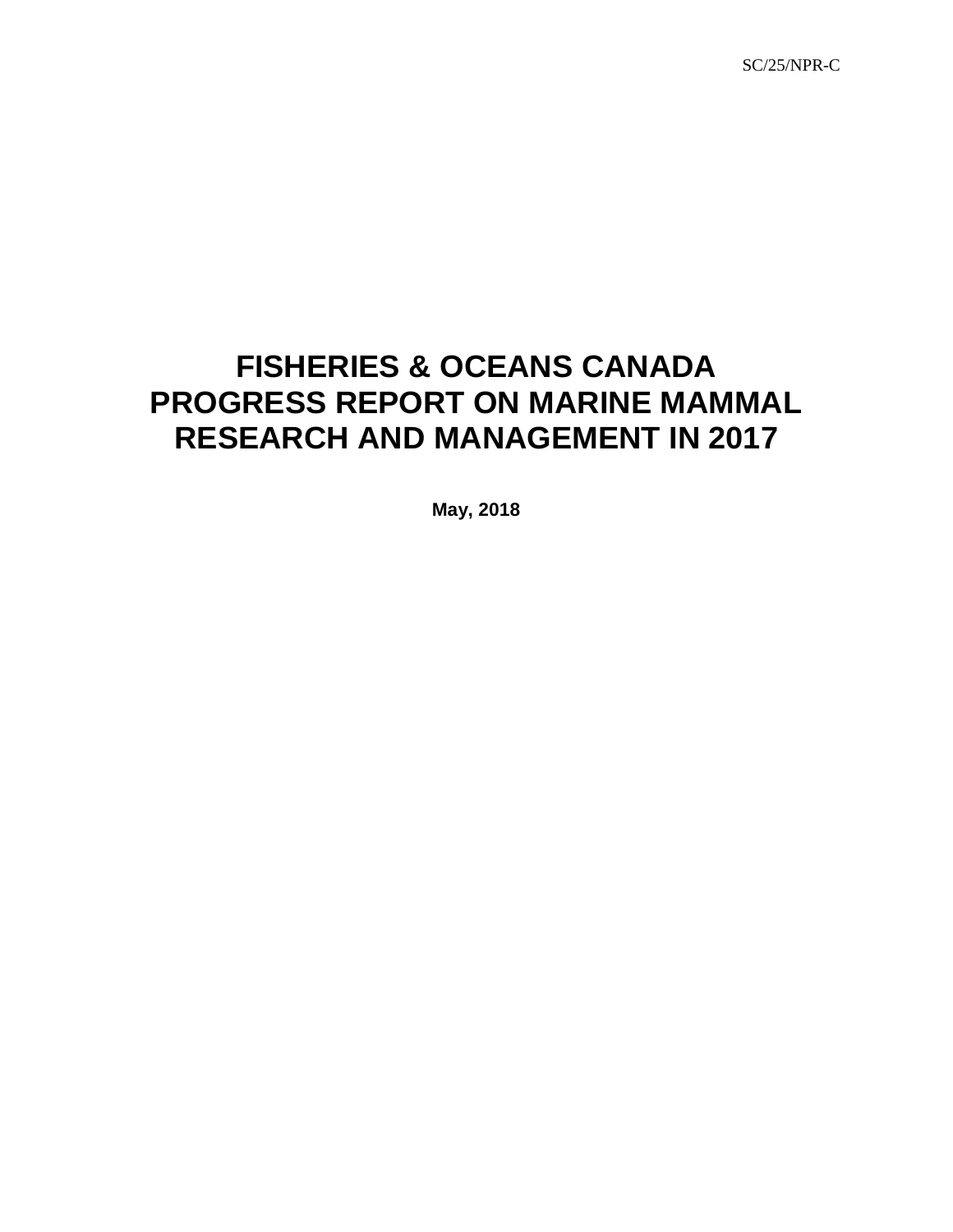| <b>1.0 INTRODUCTION</b><br>4                                                                                                                                                                                                                                                                                                                                                                                                                                                                                                                                                                                                                                                                                                                                                                                                                                                                                                                                                                                                                                                                                                                                                                                                                                                |
|-----------------------------------------------------------------------------------------------------------------------------------------------------------------------------------------------------------------------------------------------------------------------------------------------------------------------------------------------------------------------------------------------------------------------------------------------------------------------------------------------------------------------------------------------------------------------------------------------------------------------------------------------------------------------------------------------------------------------------------------------------------------------------------------------------------------------------------------------------------------------------------------------------------------------------------------------------------------------------------------------------------------------------------------------------------------------------------------------------------------------------------------------------------------------------------------------------------------------------------------------------------------------------|
| <b>2.0 RESEARCH</b><br>4                                                                                                                                                                                                                                                                                                                                                                                                                                                                                                                                                                                                                                                                                                                                                                                                                                                                                                                                                                                                                                                                                                                                                                                                                                                    |
| 2.1 ARCTIC<br>4                                                                                                                                                                                                                                                                                                                                                                                                                                                                                                                                                                                                                                                                                                                                                                                                                                                                                                                                                                                                                                                                                                                                                                                                                                                             |
| Temporal synchrony in Atlantic walrus haul out behaviour (P. Blanchfield)  4<br>Emerging Infectious Diseases in Marine Mammals (O. Nielsen) 4<br>Community-Based Monitoring Network (S. Ferguson, B. Dunn, B. Young)  5<br>Ringed Seal Foraging Behaviour (S. Ferguson, B. Young, D. Yurkowski)  6<br>Bowhead Whale Foraging Behaviour (S. Ferguson, S. Fortune, A. Trites) 7<br>Circumpolar Biodiversity Marine Program (S. Ferguson, G. Stenson) 7<br>Aerial survey to estimate the abundance of the Cumberland Sound beluga<br>population (Marianne Marcoux, Cortney Watt, Steve Ferguson, Cory Matthews) 8<br>Ecosystem Approach to study narwhals in Tremblay Sound (Marianne Marcoux)  8<br>Snot for science: Non-invasive tools to monitor the health of the Western Hudson<br>Beluga whale foraging ecology and stock delineation using compound specific<br>stable isotope analysis (C. Matthews, C. Watt, L. Postma, S. Ferguson)  9<br>Bowhead whale reproductive histories using hormone analysis of baleen (C.<br>Matthews, S. Ferguson, N. Lysiak, K. Hunt, M.P. Heide-Jørgensen) 10<br>Determination of weaning age and dietary variation in Baffin Bay narwhals (S.<br>Narwhal foraging habitat (C. Watt, J. Orr, and S. Ferguson) 11<br>2.2 ATLANTIC<br>11 |
| Estimating walrus abundance in eastern Canada (A. Mosnier, M.O. Hammill, P.<br>Blanchfield)<br>12<br>Conservation value to assisting live-stranded neonates and entrapped juvenile<br>beluga (Delphinapterus leucas) from the St. Lawrence Estuary population (MO<br>Diet of Grey Seals in the central Gulf of St Lawrence (M.O. Hammill)  13<br>Grey seal telemetry in Gulf of St Lawrence (M.O. Hammill & T. Jeanniard du Dot) 13<br>Growth and condition in harp seals: evidence of density dependent and density-<br>Habitat Suitability Modelling for North Atlantic right whales (Angelia S.M.<br>Vanderlaan, Kim Davies, Katie Brennan, Catherine Johnson, Stéphane Plourde,<br>North Atlantic right whale encounters with snow crab gear in the Gulf of St.<br>Lawrence (Angelia S.M. Vanderlaan, Julie van der Hoop, and Christopher Taggart)                                                                                                                                                                                                                                                                                                                                                                                                                      |
| Grey seal tagging (GB Stenson, J Lawson, MO Hammill, L Sheppard, P Goulet). 15                                                                                                                                                                                                                                                                                                                                                                                                                                                                                                                                                                                                                                                                                                                                                                                                                                                                                                                                                                                                                                                                                                                                                                                              |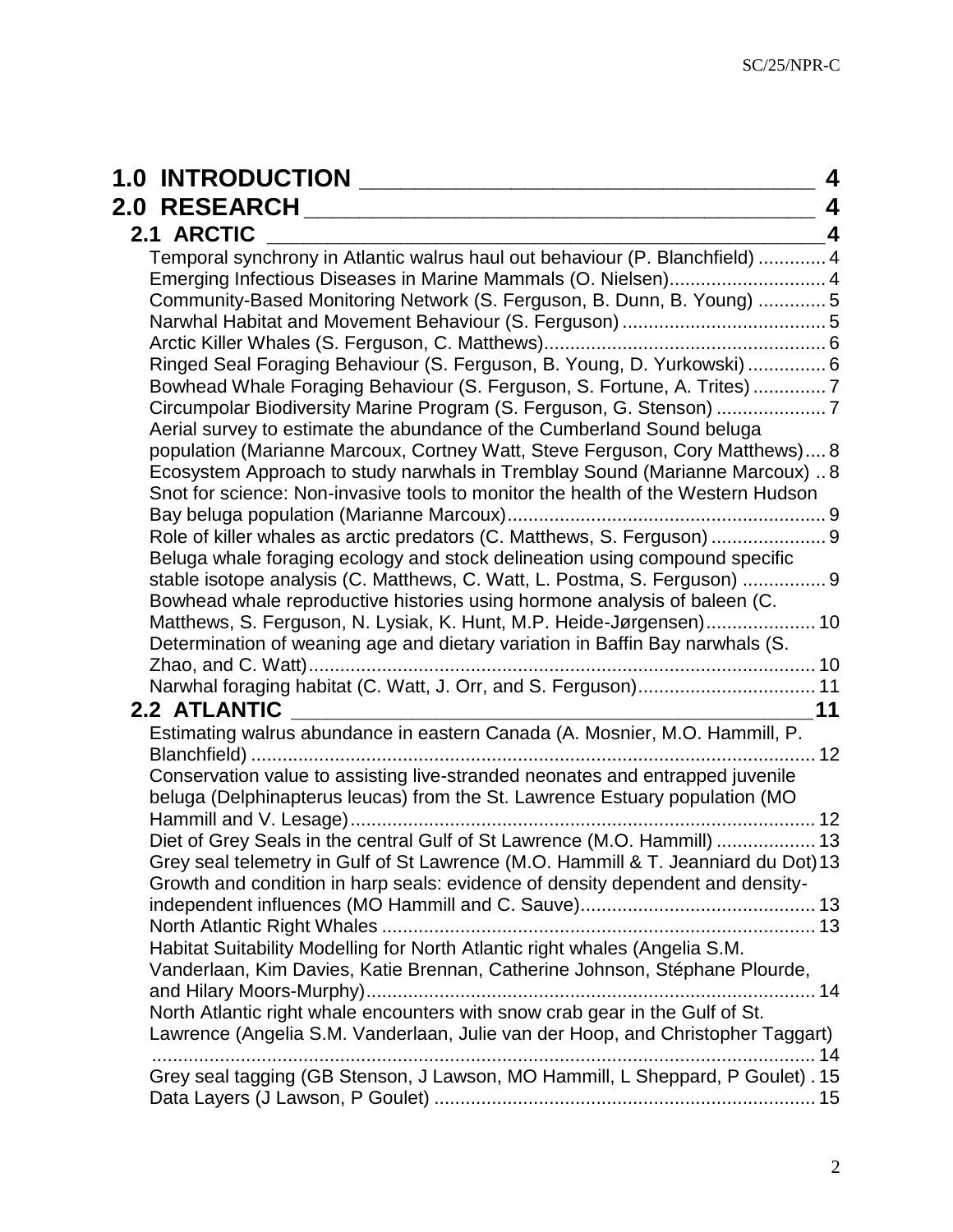| Sightings and survey data for marine megafauna (J Lawson, GB Stenson, A Buren,<br>L Sheppard, Goulet, B Stockwood and colleagues from DFO Quebec and              |           |
|-------------------------------------------------------------------------------------------------------------------------------------------------------------------|-----------|
|                                                                                                                                                                   |           |
|                                                                                                                                                                   |           |
| Harp and hooded seal pup production survey (GB Stenson, J Lawson, JF Gosselin,                                                                                    |           |
| A Buren, L Sheppard, P Goulet, MO Hammill, A Mosnier, S Lang, N den Heyer). 16                                                                                    |           |
|                                                                                                                                                                   |           |
| A Predictive Model of the Environmental Regulation of Capelin (A Buren, K Lewis)                                                                                  |           |
|                                                                                                                                                                   |           |
| Can we detect changes in Arctic ecosystems? (GB Stenson, A Buren, S Ferguson)                                                                                     |           |
| Environmental influences on harp seal reproduction (GB Stenson, A Buren) 18<br>Biological sampling of Marine Mammals (GB Stenson, A Buren, J Lawson, P<br>Goulet) | -17<br>19 |
| <b>3.0 CATCH DATA</b>                                                                                                                                             | <b>20</b> |
| <b>4.0 BYCATCH DATA</b>                                                                                                                                           | 20        |
|                                                                                                                                                                   |           |
| <b>5.0 SCIENCE ADVICE PROVIDED</b>                                                                                                                                | 20        |
| <b>6.0 PUBLICATIONS AND DOCUMENTS</b>                                                                                                                             | 21        |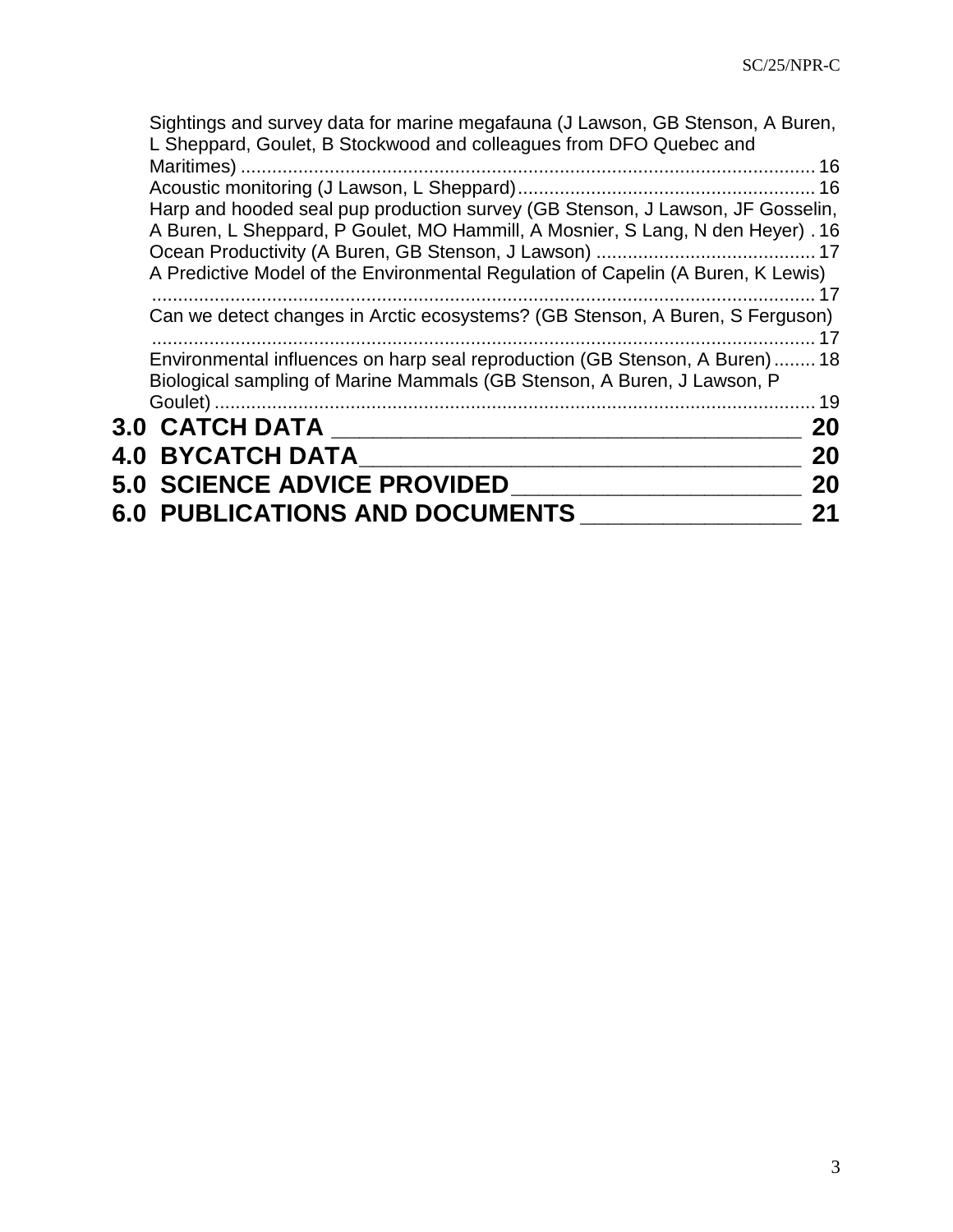# <span id="page-4-0"></span>**1.0 INTRODUCTION**

This report provides an overview of the research activities, management programs, and catch statistics of marine mammals for Canada's East Coast and Arctic Archipelago in 2015. Most of the research projects in this report were conducted by the Canadian Department of Fisheries and Oceans. Many research projects involved cooperation with various universities, aboriginal organizations, and/or other research groups. Canadian universities and research groups conducted a wide variety of research on marine mammals in Canada that are not included in this report.

## <span id="page-4-1"></span>**2.0 RESEARCH**

### <span id="page-4-2"></span>*2.1 ARCTIC*

### <span id="page-4-3"></span>**Temporal synchrony in Atlantic walrus haul out behaviour (P. Blanchfield)**

The goals of this study are to quantify temporal variation in Atlantic walrus abundance at terrestrial haul out sites, and to examine behavioral synchrony of site occupation. Both temporal variation and synchrony have implications for population estimation of walrus using aerial survey methods. We installed time-lapse cameras that monitored walrus haul out sites on Walrus Island, NU, over a month-long period that included when an aerial survey was conducted by DFO. Substantial temporal variation was observed, where number of walrus counted across sites fluctuated from 0-2039 during several haul out bouts that each lasted from 4-6 days. The number of walrus hauled out was highly correlated (*P* < 0.001) among sites, suggesting haul out synchrony, and was influenced, in part, by weather. Synchronous behaviour produces substantial temporal variability in the proportion of the walrus population hauled out at any given time, and violates a basic assumption associated with current population estimation methods. Data analyses are ongoing and future work will involve satellite telemetry tagging to examine movement patterns and habitat use.

#### <span id="page-4-4"></span>**Emerging Infectious Diseases in Marine Mammals (O. Nielsen)**

The Department of Fisheries and Oceans in collaboration with American and international marine mammal scientists seeks to identify emerging pathogens of marine mammals. Mr. Nielsen (DFO, Winnipeg) has recently developed new virus isolation methodologies and has isolated numerous virus isolates from both healthy/sick and dead stranded marine mammals. These new virus isolates are identified in laboratories in the US and their full genomes are now becoming available. New virus isolates include a beluga alphaherpesvirus isolated from both sick and healthy belugas from Arctic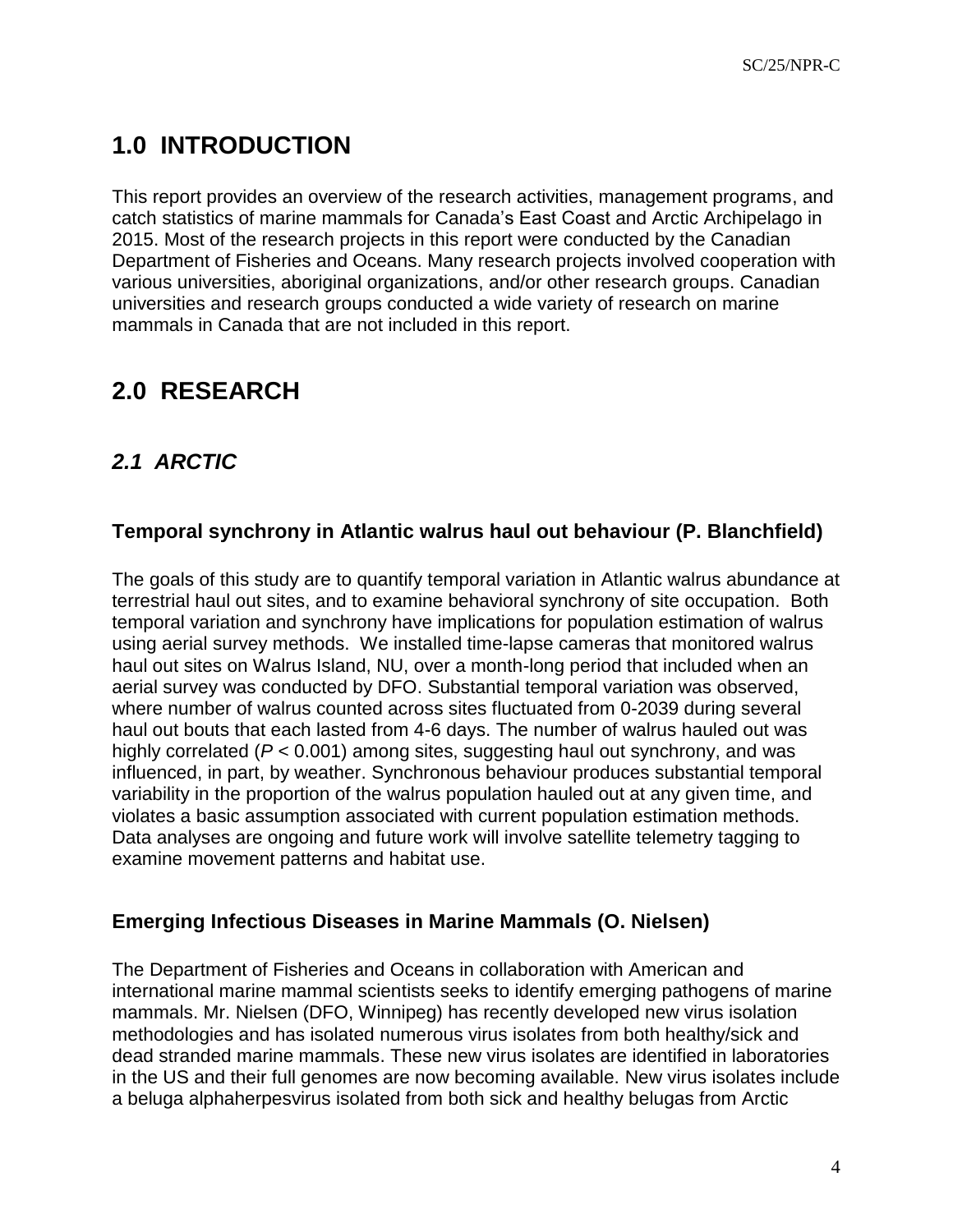Canada and Alaska. A number of gammaherpesviruses from seal species from Canada and Alaska are being analyzed with regard to their ability to cause serious disease in infected seals. A new Rotavirus species has been isolated from a dead stranded Steller Sea Lions, the full genome has been determined and a paper describing the finding is being prepared. A new species of Picornavirus has been isolated from a dead stranded Ribbon seal also from Alaska. This seal was part of the recent unusual mortality event occurring in Alaska, the role of this new virus in causing seal death is being investigated within the larger context of this unusual mortality event. A Rhabdovirus has been isolated from a dead stranded Alaskan harbor porpoise and upon sequencing it has been showed to be closely related to known fish Rhabdovirus species. A paper is being prepared detailing this new discovery. Three Reoviruses have also been isolated. One from a dead stranded sea otter and one from a dead stranded walrus both from Alaska and one from numerous dead stranded harbor seal pups along the coast of Washington State. All three have been sequenced and all three represent entirely new species. Papers describing the findings are being prepared. Work continues in 2018.

#### <span id="page-5-0"></span>**Community-Based Monitoring Network (S. Ferguson, B. Dunn, B. Young)**

Develop community-based monitoring with a number of Nunavut communities to collect tissue from marine mammal subsistence hunts. The focus is on walrus, ringed seals, bearded seals, harbour seals, harp seals, and beluga whales, narwhal whales, and bowhead whales. Biological samples and information continue to be gathered and has resulted in a long-term (1980s to present) data set of marine mammal tissue samples and an associated metadatabase that includes morphometrics. The frozen tissue sample collection is currently stored in -30°C; however efforts are underway to transition smaller subsamples to -80°C freezers for longer term cryogenic storage. Monitoring provides trend analysis to determine how stressors such as climate warming may affect marine mammals and the Canadian Arctic communities that depend on them. The community-based monitoring network is built on existing northern expertise, provides additional training and work opportunities for Nunavummiut, and ensures a blending of scientific and traditional methods and knowledge. These partnerships are an important element in detecting changes in the ecosystem and guiding research projects specific to the needs of the local resource users. The collection network in 2017 included the following Nunavut communities: Arviat, Sanikiluaq, Pangnirtung, Pond Inlet, Naujaat, Arctic Bay, Qikiqtarjuaq, Resolute, and Kugaaruk.

#### <span id="page-5-1"></span>**Narwhal Habitat and Movement Behaviour (S. Ferguson)**

Climate change is reducing the Arctic sea ice concentration and extent and it has been thought that narwhal will be poorly able to adjust. Here, we analyzed narwhal yearround movement, and examined winter habitat selection in relation to sea ice and bathymetry. Narwhal from Admiralty Inlet and Eclipse Sound were equipped with satellite transmitters between 2009 and 2012. Narwhal conducted multiple late-summer movement patterns with three stocks overlapping. Compared to telemetry tagging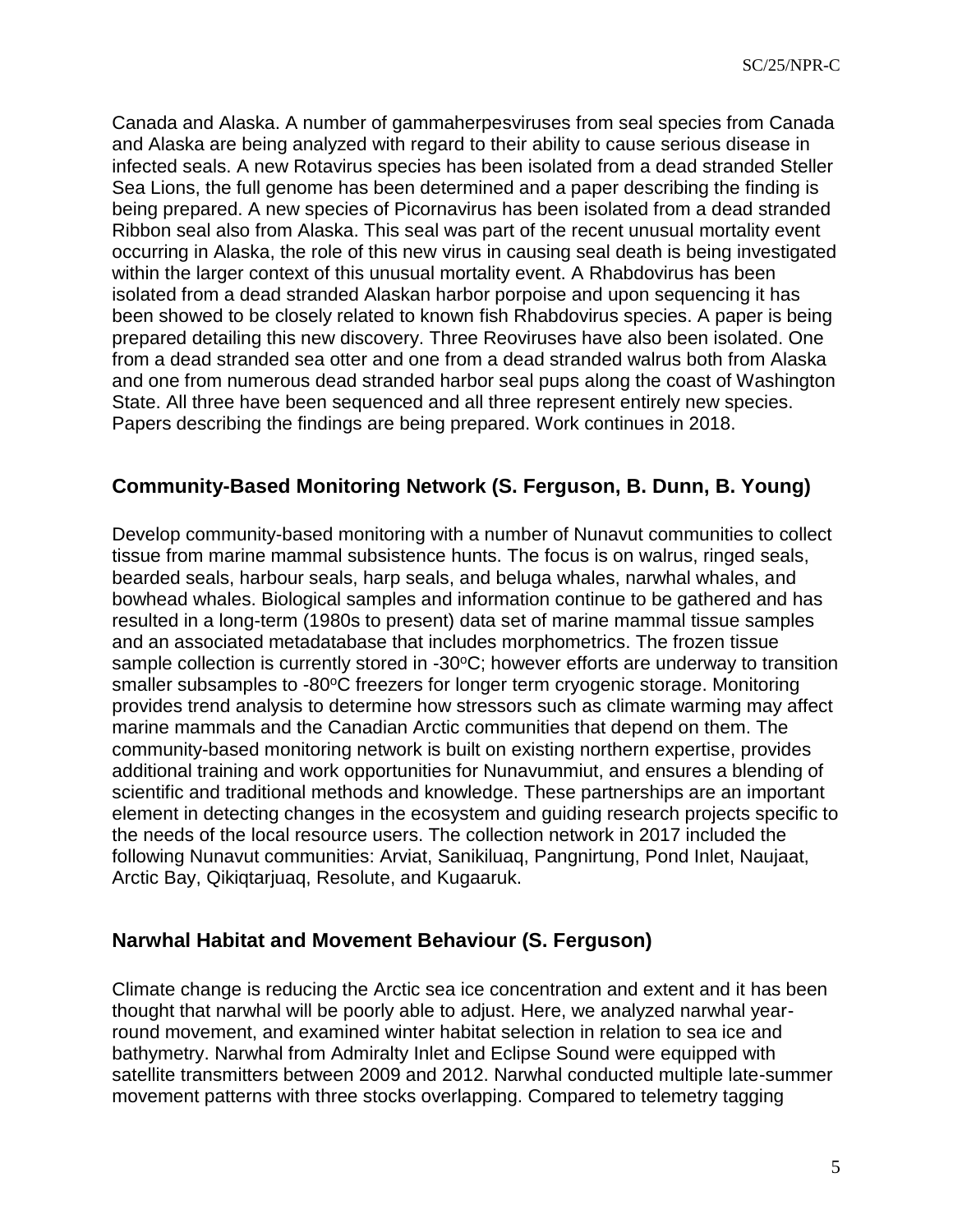studies conducted a decade earlier, narwhal had a delayed fall migration and had decreased summer site fidelity. During the winter narwhal selected 1500 to 2000m depths that likely had higher prey densities, regardless of the mobile pack ice structure. They also conducted extensive movements coinciding with a delayed growth in sea ice extent, particularly in 2010. These results indicate that narwhal may be more able to adjust to habitat changes than previously believed.

#### <span id="page-6-0"></span>**Arctic Killer Whales (S. Ferguson, C. Matthews)**

The goal of our killer whale research, which began in 2005, was to learn more about eastern Canadian Arctic killer whale abundance (e.g. how many are there, and are they increasing in number?), distribution (e.g. what is their seasonal distribution in Nunavut waters, where do they go during winter?) and ecological impacts (what do they eat, and how much?). We study killer whale abundance and distribution using photo identification and satellite telemetry, and we study diet using chemical analyses of biopsied skin and blubber. We also use genetic analysis to determine how killer whales in Nunavut are related to each other, and to other populations in the North Atlantic.

During summer 2017, field work out of Arctic Bay in Admiralty Inlet encountered killer whales but the field team was unable to approach for id photos, biopsy samples, or deploy satellite tags. However, numerous sightings in the Eclipse Sound, Pond Inlet area resulted in id-quality photos necessary to develop a catalogue and initiate abundance estimation methods. From northern communities, we collected 15 sightings of killer whales including the Pond Inlet area, Admiralty Inlet, Lancaster Sound, Hudson Strait, Qikiqtarjuaq, and Cumberland Sound. We continued our focus on analysis of samples and data collected in previous years. Killer whale skin and blubber biopsies collected prior to 2017 have been analysed for stable isotopes, fatty acids, contaminants, and genetics. Currently manuscripts about killer whale diet and foraging ecology are in preparation. We have also analysed tracking data of simultaneously tagged killer whales, narwhals, and bowhead whales to describe killer whale impacts on prey species behavior.

#### <span id="page-6-1"></span>**Ringed Seal Foraging Behaviour (S. Ferguson, B. Young, D. Yurkowski)**

Almost 100 ringed seals have been tagged with satellite telemetry transmitters across the Canadian Arctic. Food habits results indicate a diet shift in the 1990s of Arctic cod to capelin and sandlance in the 2000s. Assessing seasonal feeding found a pattern of open-water pelagic feeding, followed by more benthic under-ice feeding over winter, and a diverse spring feeding prior to fasting during the molt. Spring temperature and timing of ice break-up were found to have a significant influence on ringed seal foraging ecology and population abundance, likely due to environmentally driven changes to prey availability. In 2017 we continued aerial survey of the Eclipse Sound area in spring to count seals using visual observers, digital photographs, and infrared imagery. In addition, we surveyed the western Hudson Bay region again. Continued environmental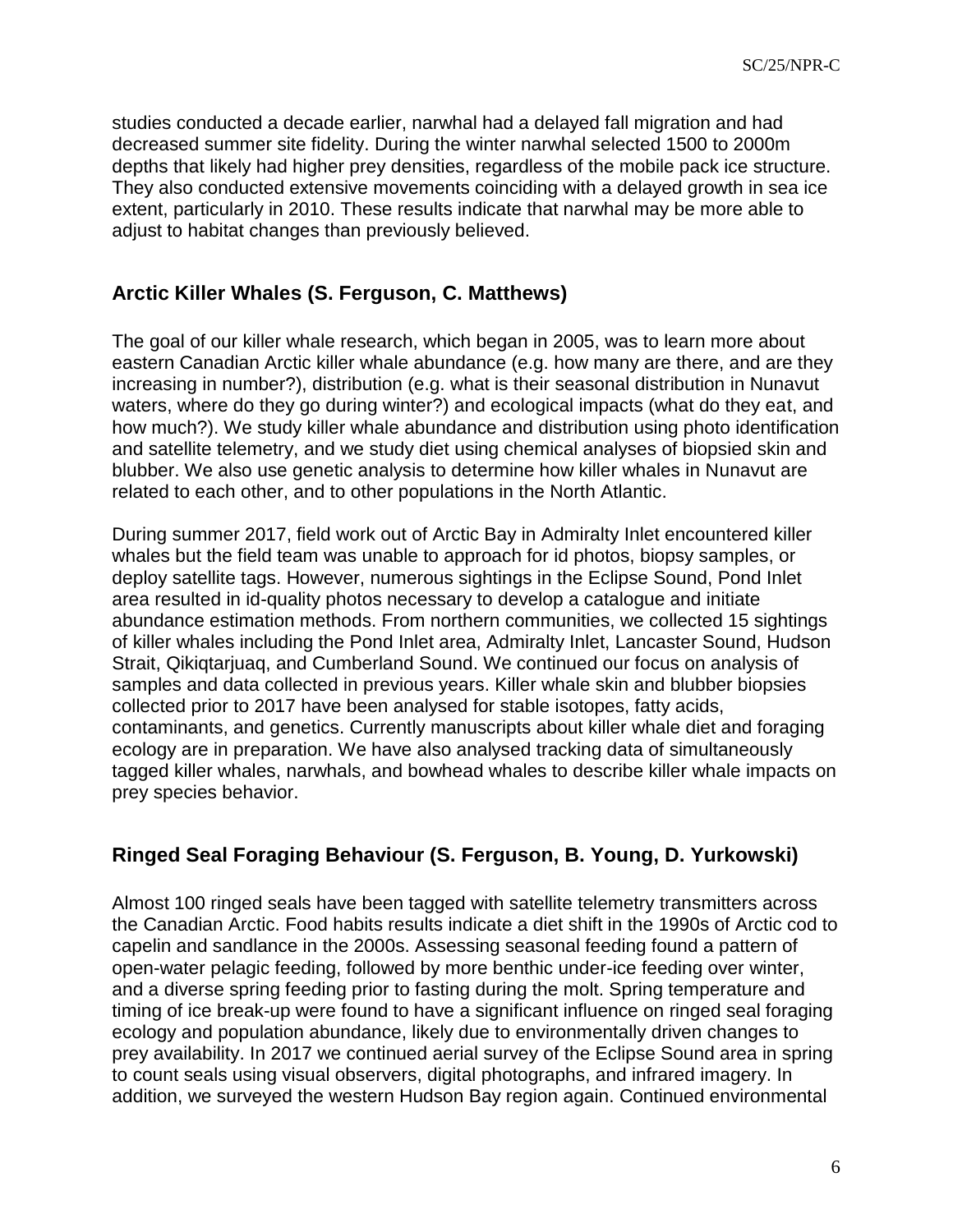and ecological change in Hudson Bay has been shown to have important consequences to the ringed seal energy budget and hence to their reproductive success and abundance. Ringed seals were captured and satellite tagged out of Pond Inlet in the Eclipse Sound area in August 2017. Research continues into reproduction to assess a recent downward trend in ovulation and pregnancy rates and pups in the Hudson Bay harvest. Plans are to survey ringed seal spring abundance out of Alert in the Last Ice Area in spring 2018 as well as collect concurrent tissue samples from seals hunted in Grise Fiord, NU and Qaanaaq Greenland to compare high latitude body growth and diet patterns.

#### <span id="page-7-0"></span>**Bowhead Whale Foraging Behaviour (S. Ferguson, S. Fortune, A. Trites)**

This project has delimited summer and winter range, timing of migration, habitat use and diving behaviour of Eastern Canada-West Greenland bowhead whale population. Bowhead whales were remotely tagged with long-term and short-term transmitters to detail foraging dives and seasonal movements, respectively. Results are being analyzed to understand seasonal movement, habitat use and timing of migration. Over 100 skin/blubber biopsy samples were collected in 2017 and plans are to re-analyze data to obtain an updated estimate of bowhead abundance using capture-markrecapture genetic analysis.

This research project also examined bowhead whale diet composition across their eastern Canadian Arctic range and bowhead whale habitat use in the context of foraging ecology within Cumberland Sound. Field research is planned to be conducted out of Cumberland Sound in 2018 with further biopsy sampling and development of a photo-id catalogue.

### <span id="page-7-1"></span>**Circumpolar Biodiversity Marine Program (S. Ferguson, G. Stenson)**

The Arctic Marine Biodiversity Program is a circum-Arctic, long-term, integrated biodiversity monitoring plan developed by Conservation of Arctic Flora and Fauna's (CAFF) under the Arctic Council. The objectives of the CBMP-Marine Plan are to integrate existing circumpolar monitoring datasets and models to improve the detection and understanding of changes in Arctic marine biodiversity, as well as to inform policy and management responses to these changes. Of the five Expert Networks, the Marine Mammals Experts Network (MMEN) deals with the species of Arctic marine mammals with circumpolar or nearly circumpolar distribution. As part of the State of the Arctic Marine Biodiversity Report, the MMEN outlined a number of key stressors are affecting Arctic marine mammals, including climate change, harvesting, increased shipping, and emerging industrial activities, such as hydrocarbon and mineral exploration and extraction. To meet these challenges, Canada as a participating country, is represented by Fisheries and Oceans Canada (DFO) with S. Ferguson and G. Stenson as the Canadian leads of the MMEN. Current research is to coordinate monitoring and conducting analyses of marine mammals in the Canadian Arctic as part of Canada's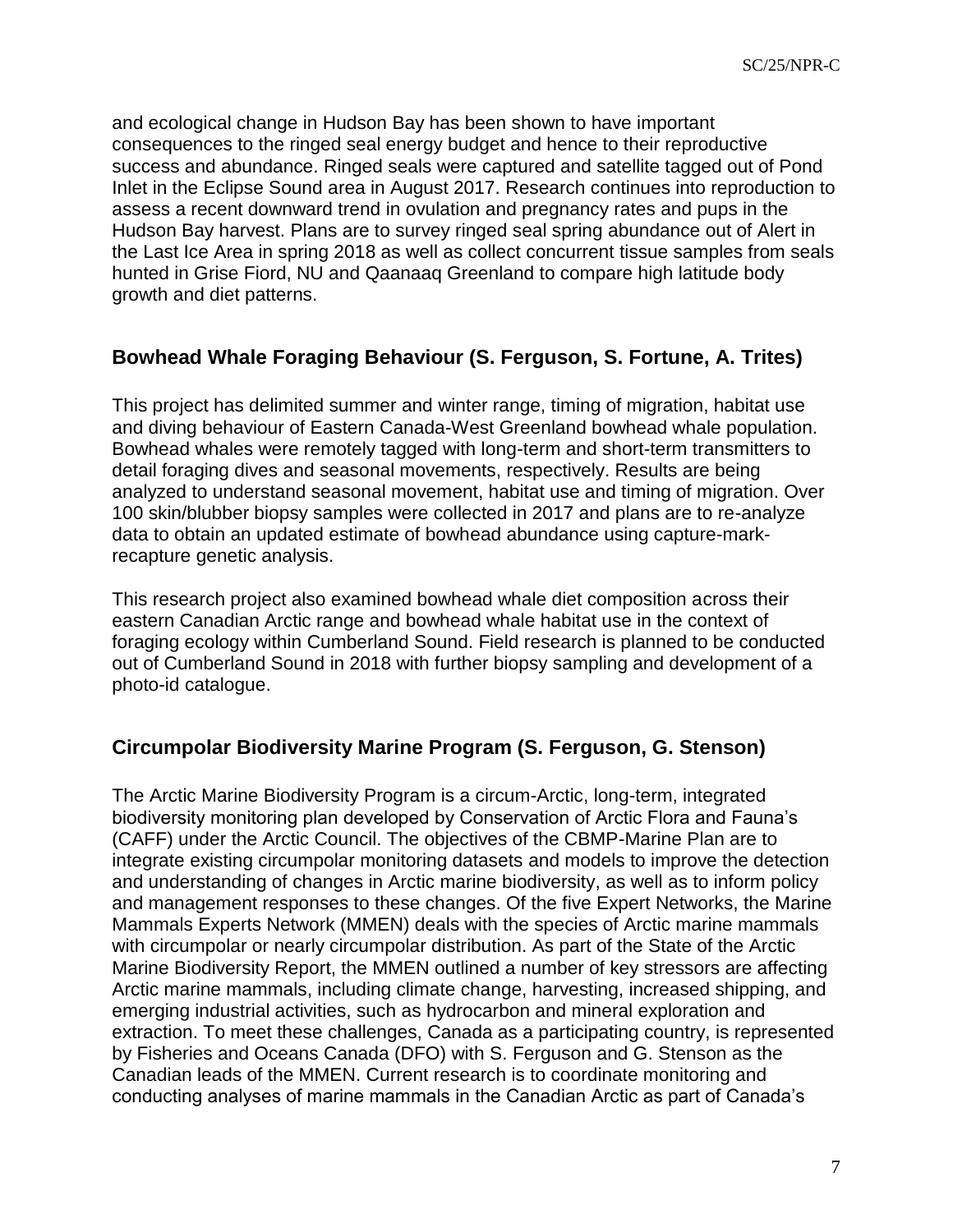international responsibility. The MMEN work plan includes efforts to develop and coalesce databases of relevant demographic, distribution, and condition information for all populations of marine mammals. Recently, we summarized past abundance and harvest estimates to establish historic baselines and trends as a reference for future monitoring. Existing data sets have been identified, aggregated and analyzed to establish indicator baselines on abundance of marine mammals. Future efforts will focus on summarizing Canadian Arctic marine mammal body condition, health databases, and telemetry movement/distribution.

#### <span id="page-8-0"></span>**Aerial survey to estimate the abundance of the Cumberland Sound beluga population (Marianne Marcoux, Cortney Watt, Steve Ferguson, Cory Matthews)**

Belugas (*Delphinapterus leucas*) in Cumberland Sound are a genetically distinct population in the Canadian eastern Arctic. They have been designated as threatened by the Committee on the Status of Endangered Wildlife in Canada due to a possible decline in abundance and have been listed under the Species at Risk Act. Based on a population model that incorporates results from nine aerial surveys from 1980 to 2014, the current population size is estimated to be 1000 belugas (rounded to the nearest 100). A new aerial survey was conducted in August 2017 and was based on two components; a photographic survey of Clearwater Fiord (a small inlet in the northwest corner of Cumberland Sound), and a visual survey of the northern and western parts of Cumberland Sound. The photographic survey completely covered Clearwater Fiord five times as this is known to be an area where belugas aggregate in the summer months. The photos from this survey are currently been analysed and an updated population estimated will be computed.

#### <span id="page-8-1"></span>**Ecosystem Approach to study narwhals in Tremblay Sound (Marianne Marcoux)**

Narwhals in the Canadian Arctic are harvested by Inuit communities for subsistence and are managed based on summering stocks. Narwhals spend their summers in fjords and bays where they are exposed to hunting as well as potential disturbance from economical activities. The Ecosystem Approach in Tremblay Sound project has two broad objectives: (1) to refine our understanding of narwhal summering stocks using telemetry data, and (2) to increase our understanding the summer habitat of the Eclipse Sound narwhals. This area of the Arctic is also an increasing priority for conservation and management as the area is designated as a Canadian National Marine Conservation Area. As part of the Ecosystem Approach, we use telemetry, chemical tracers and new technologies to study elements of narwhals' ecosystem including, zooplankton, fish, sharks, and seals. In the summer of 2017, we equipped 20 narwhals with satellite transmitters to provide data on the movements of narwhals and on their diving behaviour. We also equipped 145 fish with acoustic tags as well as 40 sharks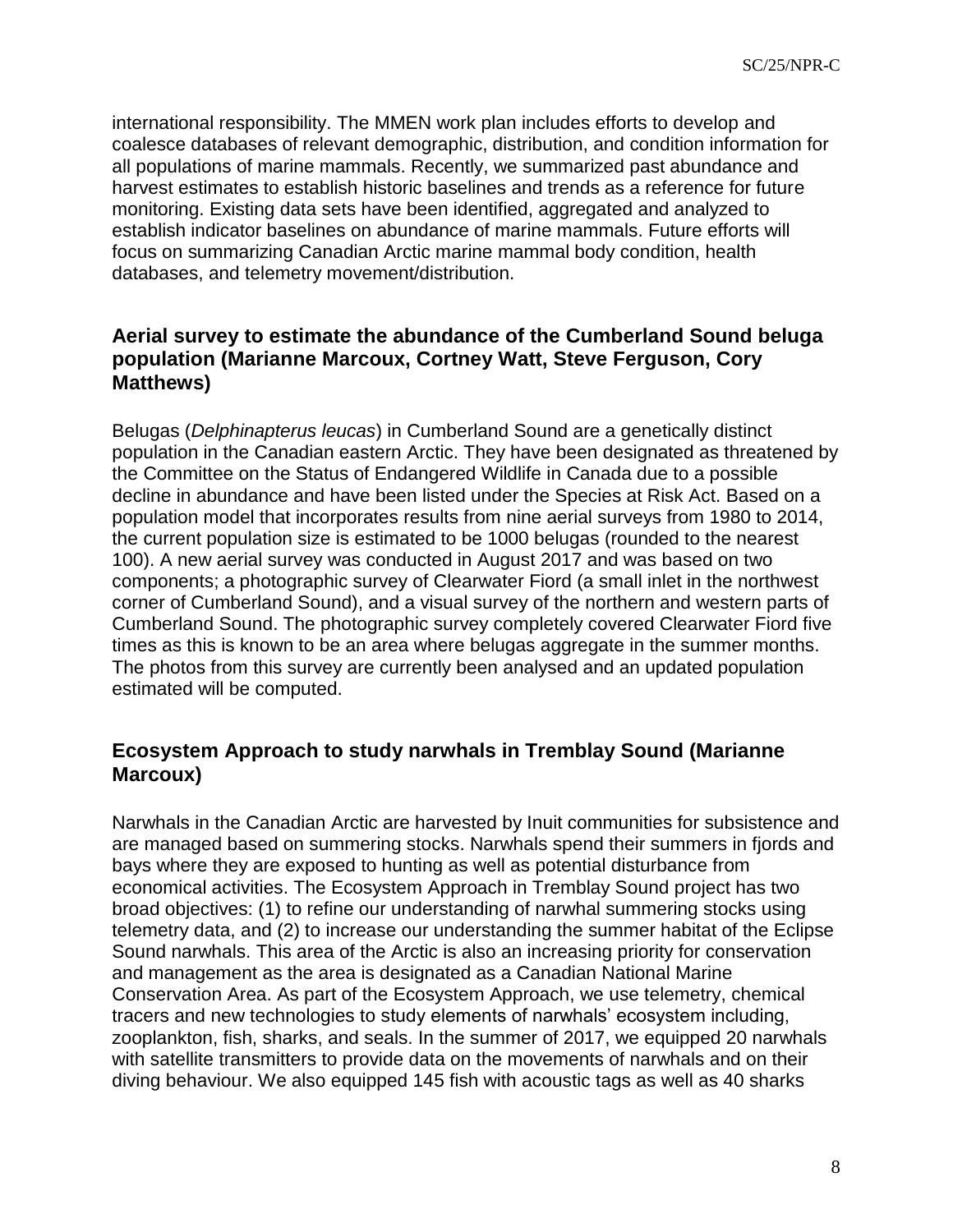with acoustic or satellite-linked tags. Oceanographic instruments were left overwinter to characterize the physical property of the system.

#### <span id="page-9-0"></span>**Snot for science: Non-invasive tools to monitor the health of the Western Hudson Bay beluga population (Marianne Marcoux)**

The Arctic is warming at double the rate of the global average, exposing marine mammals to a number of threats including increased water temperatures, shipping activity, and pollution, loss of sea-ice habitat, changes in prey distribution, and higher incidences of infectious disease. There is an urgent need for techniques to assess the impacts and implications of a changing Arctic ecosystem on the health of marine mammals. The objective of this project research is to use non-invasive techniques to develop indices of Western Hudson Bay (WHB) beluga (*Delphinapterus leucas*) health. We used a non-invasive technique to collect respiratory condensate or "blow" in order to determine baseline stress levels. We collected 233 blow samples from WHB belugas; this was the first time that this technique had been used in a wild, unrestrained beluga population. Genetic and hormone analyses will be used to determine the sex, pregnancy rates, and baseline stress levels of individuals within the population.

#### <span id="page-9-1"></span>**Role of killer whales as arctic predators (C. Matthews, S. Ferguson)**

A range of studies on killer whale predation and foraging ecology are being conducted to understand the ecological role of this predator in Arctic ecosystems. In collaboration with Greg Breed (University of Alaska Fairbanks), we have analysed movements of concurrently tagged killer whales and bowhead whales, and show that ice habitat selection of the latter is completely dependent on their proximity to the former. An isotopic, fatty acid, and contaminants study of Arctic killer whale skin and blubber suggests they have dietary differences, with some killer whales potentially feeding on fish (sharks) and others on marine mammals (potentially baleen whales and seals). A separate study focusing on compound specific stable isotope analysis of amino acids (AA-CSIA) of Arctic killer whales and known ecotype killer whales from the west coast suggests similar bimodal variation in stable isotope composition of trophic and source amino acids. Generally, the variation observed in the Arctic killer whales, with unknown diets, was very similar to the west coast killer whales with diets of fish and marine mammals. Together, these isotope studies provide strong evidence of ecotypes among the Arctic killer whales.

#### <span id="page-9-2"></span>**Beluga whale foraging ecology and stock delineation using compound specific stable isotope analysis (C. Matthews, C. Watt, L. Postma, S. Ferguson)**

Compound specific stable isotope analysis (CSIA) of beluga tissues from several populations in the eastern Canadian Arctic has been conducted to learn more about diet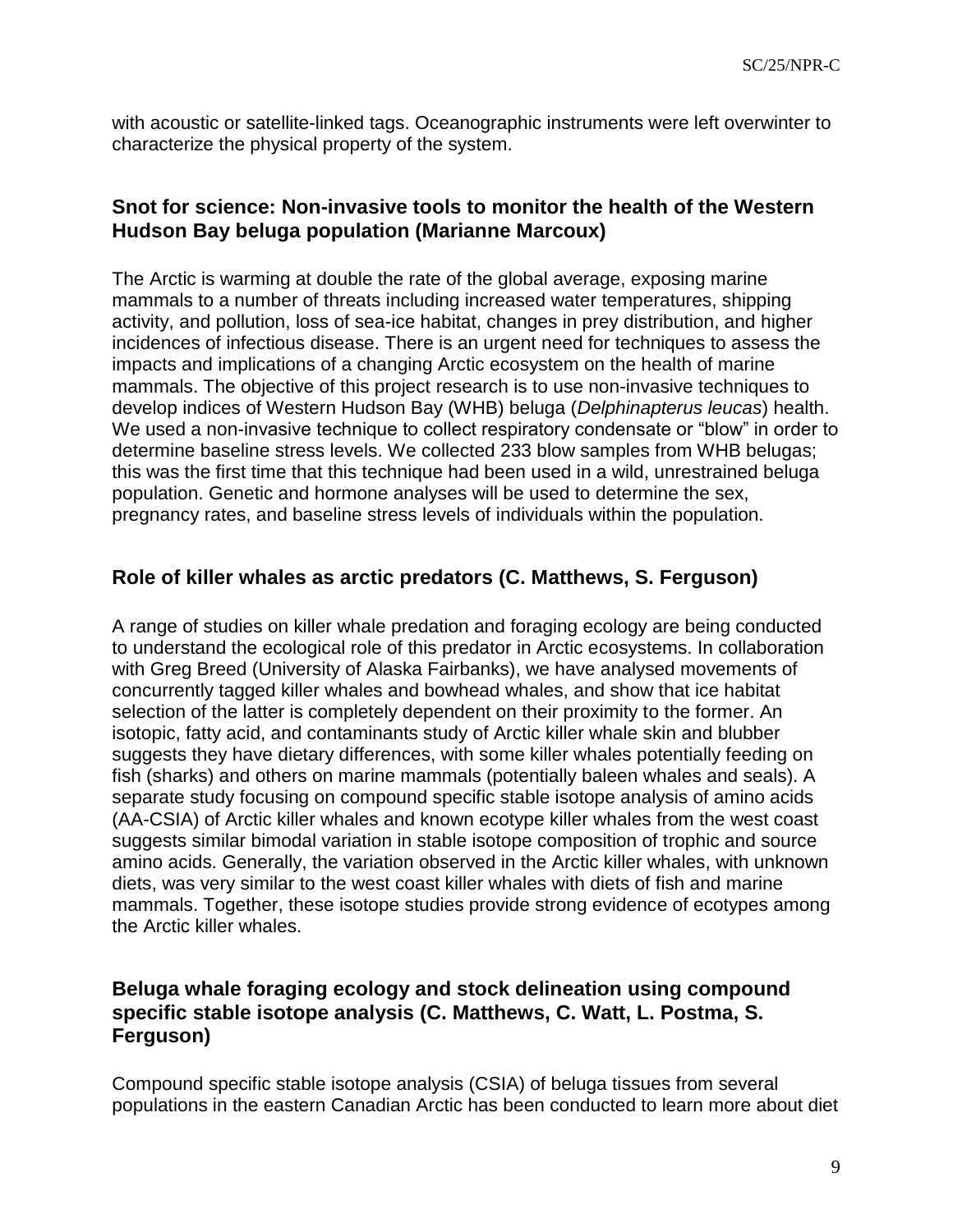differences among individuals, diet variation over time, and to develop trophic models based on results of a captive beluga diet study. Stable isotope values in teeth that showed long-term individual diet differences have been reanalysed using CSIA, which showed long-term isotopic differences most likely reflected spatial segregation. These results may have implications for stock and population assessment, and are being followed-up with additional genetics analyses to help understand whether observed spatial isotope differences coincide with genetic or population differences (which would provide additional support for a spatial explanation of observed isotopic differences). A comparison of amino acid specific stable isotope values among three different beluga tissues indicated values were similar irrespective of tissue type, and that tissue selection would not impact subsequent trophic position estimates. Samples collected during a three year controlled diet study of captive beluga whales have been analysed using CSIA, which will allow for calibration of amino acid-specific trophic enrichment factors between beluga tissues and their prey for application to studies of wild belugas.

#### <span id="page-10-0"></span>**Bowhead whale reproductive histories using hormone analysis of baleen (C. Matthews, S. Ferguson, N. Lysiak, K. Hunt, M.P. Heide-Jørgensen)**

Analysis of hormone concentrations along bowhead whale baleen has been conducted to study bowhead whale reproduction, including calving interval and mating season. Baleen grows continuously and incorporates hormones in circulating blood in its structure, so incremental measurements of hormone concentrations along its length can be used to construct reproductive histories. Analysis of samples from baleen of ten female whales showed regular peaks in progesterone that are indicative of past pregnancies over the period of baleen growth, which is about 20 years. Progesterone peaks are currently being assessed against stable isotope concentrations, which peak annually, and concurrent patterns of corticosterone, a stress hormone, to determine calving interval and elevated stress associated with pregnancy. Testosterone analysis of male baleen showed annual cycles that are offset from stable isotope cycles by several months. Since the stable isotope cycles reflect differences in summer and winter foraging/habitat use, testosterone peaks annually and likely during early spring, which is consistent with what is currently known about bowhead reproduction. Results from this whale, along with testosterone results from two additional baleen whale species, have recently been submitted for publication (Hunt KE, Lysiak NS, Matthews CJD, Lowe C, Ajó AF, Dillon D, Willing C, Heide-Jørgensen MP, Ferguson SH, Moore MJ, Buck CL. Multi-year patterns in testosterone, cortisol and corticosterone from baleen of adult males of three whale species. *Conservation Physiology.* Submitted April 2018*.*).

#### <span id="page-10-1"></span>**Determination of weaning age and dietary variation in Baffin Bay narwhals (S. Zhao, and C. Watt)**

Stable isotope analysis using dentine growth layer groups has become a popular technique to infer ontogenetic shifts and dietary patterns in marine mammals. Teeth are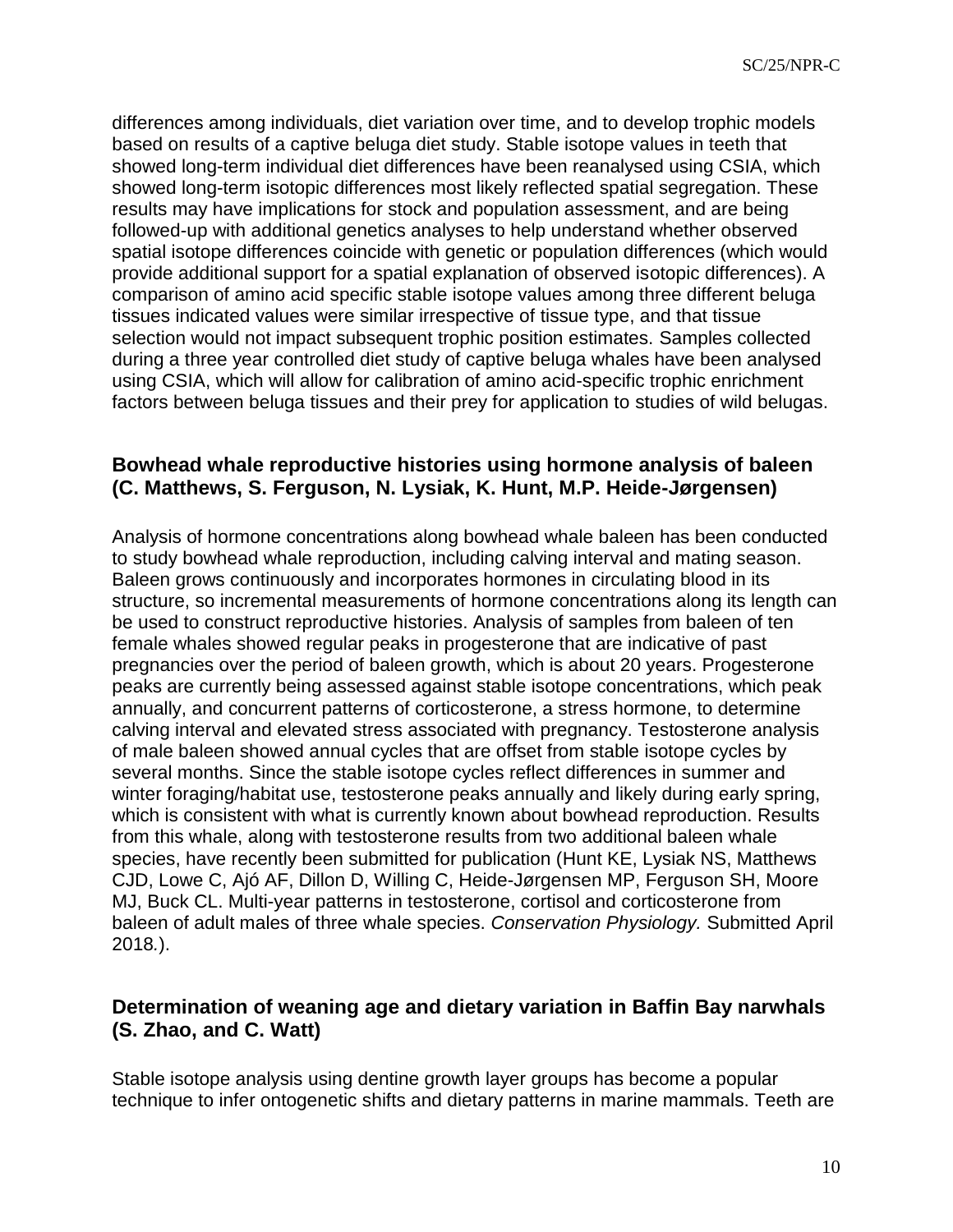metabolically inert and dentine is laid down in annual growth layer groups (GLGs). Once formed, dentine GLGs will not be altered, and therefore can provide a chronological archive of isotopic profiles throughout an animal's life. Isotopic nitrogen analysis of dentine GLGs can reveal  $\delta^{15}N$  declines that have corresponded with weaning in several marine mammal species, while, carbon isotopes are widely used for dietary analysis, especially in terms of determining the original source of carbon in the food web.

Currently, little is known about narwhal weaning age but weaning age is an important parameter for understanding the length of the female reproductive cycle and ultimately the reproductive potential of narwhals. Embedded tusks were collected from narwhals that comprised part of the subsistence hunt in 1982 and part of a humane harvest in 2015. Tooth growth layer groups in these embedded tusks will be analyzed for  $\delta^{13}$ C and  $δ<sup>15</sup>N$ . The objectives are i) to determine weaning age in narwhals and to evaluate whether weaning differs between sexes, among individuals of the same sex, and over time, and ii) to determine if individual narwhals specialize on different prey resources and if this specialization varies between sexes, life stages, or over time. Overall this study will contribute improved life history parameters for narwhal population modeling and promote understanding of narwhal social structure and habitat use.

#### <span id="page-11-0"></span>**Narwhal foraging habitat (C. Watt, J. Orr, and S. Ferguson)**

Satellite tracking of 21 narwhals from the Baffin Bay and Northern Hudson Bay populations provided information on their diving behaviour and was used to identify foraging regions. To evaluate home ranges and define areas important for benthic foraging, we conducted kernel density analysis on narwhal locations and focused on areas where deep diving occurs, as a proxy for foraging, in the winter, spring, and migratory periods. Deep-diving was used as a proxy for foraging since previous research has indicated that narwhals from these two populations consume benthic prey. Home range analyses identified important areas for foraging for narwhals tagged in Eclipse Sound and from the Baffin Bay population on the summer grounds in Eclipse Sound, and the winter grounds in Davis Strait, as well as on the migratory pathway between the two regions. Foraging areas were also identified for the Northern Hudson Bay narwhals tagged in Repulse Bay and part of the Northern Hudson Bay narwhal population. In summer, foraging areas were identified in northwestern Hudson Bay in summer, in Northern Hudson Bay and Hudson Strait on the migration, and to the east of the entrance to Hudson Strait in the winter. Overall we found narwhal use a large portion of their range for foraging activities, including areas on the summering grounds, the wintering grounds, and on the migration.

### <span id="page-11-1"></span>*2.2 ATLANTIC*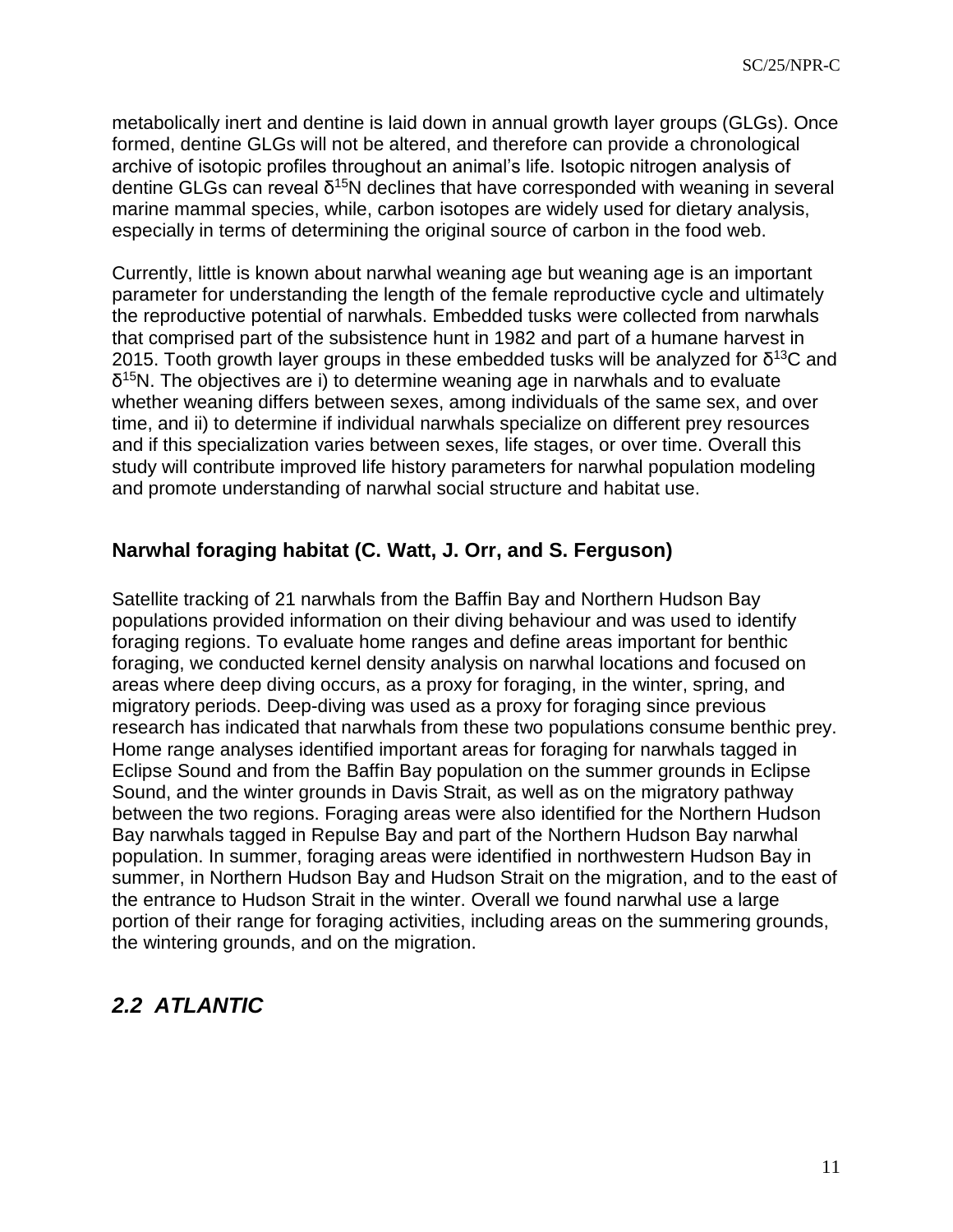#### <span id="page-12-0"></span>**Estimating walrus abundance in eastern Canada (A. Mosnier, M.O. Hammill, P. Blanchfield)**

In September 2017, coastal aerial surveys were flown over the eastern coast of Baffin Island, the Hudson Strait, part of Southampton Island and the northern part of western Hudson Bay to estimate the abundance of walrus. These surveys combined visual observation and simultaneous digital-photography. Results are being analysed and will be compared to the 2014 survey done with the same protocol. The 2017 survey did not cover the area used by the walrus of Southern and East Hudson Bay stock, but it added new coverage of the eastern coast of Baffin Island that was not surveyed since 2008.

On Walrus Island (south of Southampton Island, Nunavut), we deployed satellite tags on several individuals concurrently with the aerial surveys with the aim of obtaining information on the proportion of time spent hauled-out or at sea.

On Nottingham Island (Hudson Strait), we also installed an autonomous tower mounted digital camera system allowing to regularly take photos of a remote haulout site where it was deployed and send them via satellite. This permitted to have, almost "live", the numbers of walruses using the site on a daily basis and can record activity patterns on daily and seasonal haulout use. Such information could then be incorporated, among other things, in the calculation of the correction factors used in the surveys. Deployment of such system on other sites is planned for 2018.

#### <span id="page-12-1"></span>**Conservation value to assisting live-stranded neonates and entrapped juvenile beluga (Delphinapterus leucas) from the St. Lawrence Estuary population (MO Hammill and V. Lesage)**

The potential benefits of relocating live stranded or entrapped beluga to recovery of the SLE beluga population was examined using a demographic model. The population is currently declining and information on reproduction rates are lacking. It is not possible to determine if the current decline is due to low reproduction or elevated mortality among neonates or both. Adult survival is already quite high and there is unlikely much room for further improvement. Efforts to improve survival of neonates and juveniles are most likely to benefit population recovery. However, considerable numbers of animals must be relocated each year to halt the decline in population trend. Reports of live-stranded neonates or entrapped juveniles are infrequent. Therefore, the benefit of relocating these few individuals to population recovery is nil, and does not meet the objectives of Conservation Translocation. The occurrences of entrapped juveniles are rare, but if in good health these animals are more likely to survive when relocated compared to abandoned neonates. From a conservation perspective, the benefit of relocating entrapped juveniles to the population as a whole is likely nil given the rarity of these events. However, relocating these individuals may be considered on other grounds. Some of the factors that need to be considered have been identified in DFO (Release and Rehabilitation Criteria).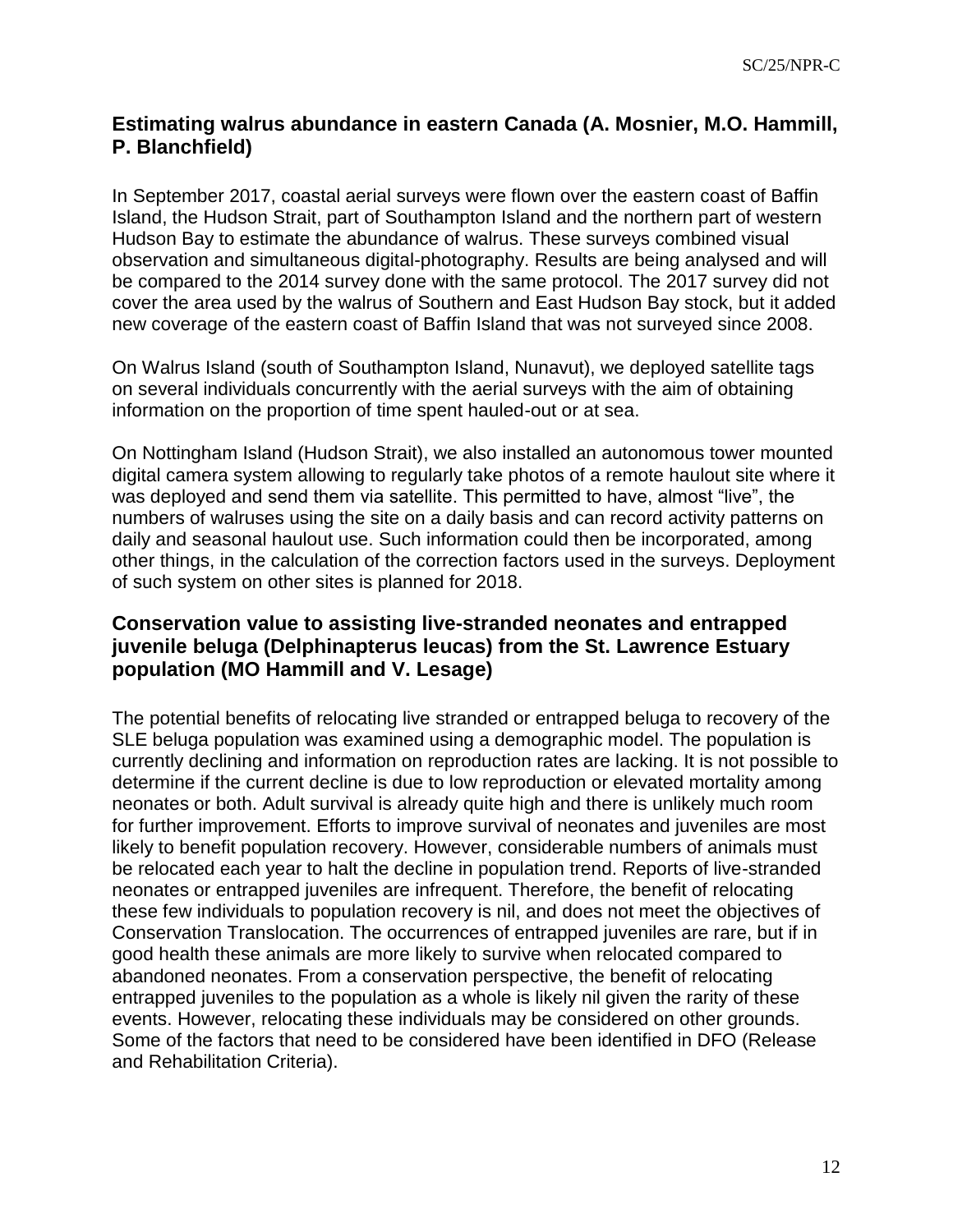#### <span id="page-13-0"></span>**Diet of Grey Seals in the central Gulf of St Lawrence (M.O. Hammill)**

Grey seal predation has been identified as a potential contributing factor to the high adult mortality observed in the southern Gulf of St. Lawrence (NAFO area 4T) Atlantic cod. Estimates of consumption indicate that significant amounts of 4T cod are being consumed by grey seals. Sampling continued in the Magdalen Islands area of the central Gulf of St Lawrence in 2017.

#### <span id="page-13-1"></span>**Grey seal telemetry in Gulf of St Lawrence (M.O. Hammill & T. Jeanniard du Dot)**

Eight satellite transmitters deployed on grey seals in the Magdalen Islands during early July 2017. Animals remained in the Gulf, with most animals spending their time around the Magdalen Islands.

#### <span id="page-13-2"></span>**Growth and condition in harp seals: evidence of density dependent and density-independent influences (MO Hammill and C. Sauve)**

Life history theory predicts that resource competition increases as a population increases, leading to changes in life history traits such as growth, survival, and reproduction. The Northwest Atlantic (NWA) harp seal population has increased from a low of 1.1 million animals in 1971 to over 7 million animals in 2014. Given this 7-fold increase in abundance, we hypothesized that density-dependent regulation might be reflected by changes in body growth. Gompertz curves fitted to size at age data for harp seals collected in the Gulf of St Lawrence over a 40 year period show a decline in female asymptotic length and mass. Body mass and condition were negatively related to reproductive rates the previous year, while a quadratic relationship ('inverse u') was observed between body measures and the ratio of the March:April first year ice cover, a measure of ice breakup. Condition was also negatively related to January ice cover. At high densities, reproduction is likely to be relatively more expensive for Northwest Atlantic harp seals, underlining the importance of females being able to access high energy food during the winter foraging period to build-up condition prior to pupping. A complex relationship between condition and the timing of ice-breakup likely reflects the influence of the timing of ice retreat on food resources and hence female ability to rebuild energy stores prior to moulting.

### <span id="page-13-3"></span>**North Atlantic Right Whales**

The north Atlantic Right whale population numbers around 450 animals. Twelve dead north Atlantic Right whales were located in the Gulf of St Lawrence (GSL) in 2017. Necropsies indicate that blunt trauma, likely from ship strikes and entanglement with fisheries gear were the primary cause of death in cases where mortality could be determined. The increase in documented mortalities appears to result from a shift in distribution of animals from the Bay of Fundy region, to the GSL area. A marked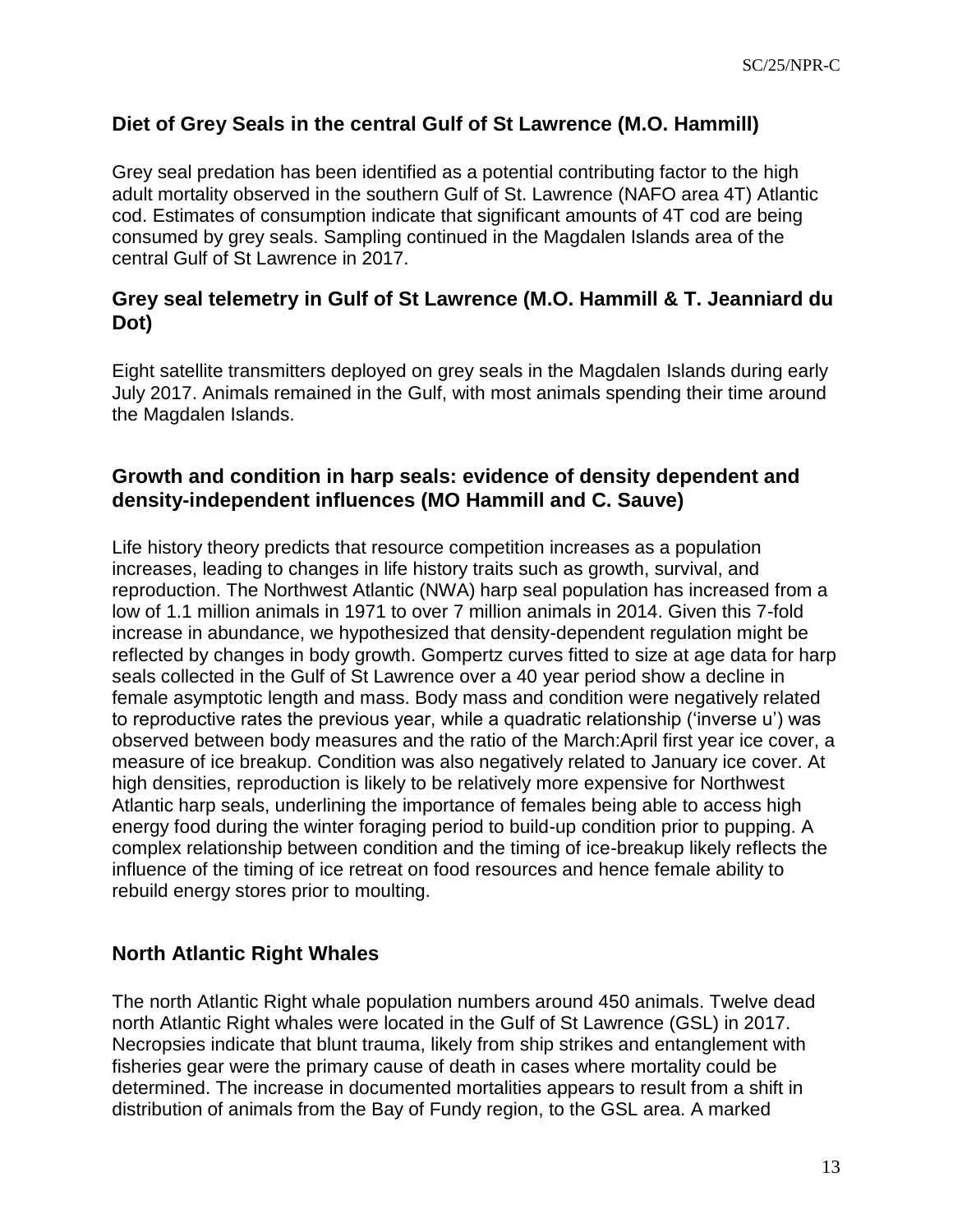increase in sightings for the GSL area was reported in 2017, but this is likely do to a combination of increased number of animals and dramatically increased survey effort to search for them. The majority of sightings in 2017 were reported in the western GSL, between Gaspe-Miscou and the Magdalen Islands and off west Anticosti Island, but this may also reflect in part search effort in these two areas. Analyses of hydrophone data suggests that right whale numbers may have increased since 2015. Animals may enter the gulf as early as April, and leave the area as late as January.

#### <span id="page-14-0"></span>**Habitat Suitability Modelling for North Atlantic right whales (Angelia S.M. Vanderlaan, Kim Davies, Katie Brennan, Catherine Johnson, Stéphane Plourde, and Hilary Moors-Murphy)**

DFO continues to conduct research on species distribution models (SDMs) for cetacean species in Atlantic Canada and has expanded these efforts for the endangered North Atlantic right whale. Using long-term cetacean sightings data from government, nongovernmental, academic, and industry sources, we developed SDMs using MaxEnt to predict suitable summer habitat for North Atlantic right whales on the Scotian Shelf. The initial predictor environmental variables selected included: ocean depth, compound topographic index, sea surface temperature, and near-surface chlorophyll-a concentration. These represent easily obtained environmental predictors and indirect proxies for right-whale prey. We also conducted a second set of model runs that incorporated the 1026  $\sigma_t$  isopycnal, the magnitude of the tidal ellipse, and salinity at 50m depth, as they have been identified as direct proxies for the preferred right whale prey. Finally, we conducted a third set of model runs that included a direct measure of prey availability. All three SDMs were compared to test the efficacy of using indirect and direct proxies for prey to determine the suite of predictors that most highly contribute to the prediction of right whale suitable habitat. Habitat designated as "highly or moderately suitable" is interpreted as areas where North Atlantic right whale monitoring efforts should be prioritized.

#### <span id="page-14-1"></span>**North Atlantic right whale encounters with snow crab gear in the Gulf of St. Lawrence (Angelia S.M. Vanderlaan, Julie van der Hoop, and Christopher Taggart)**

Given high number of mortalities and observed entanglements of North Atlantic right whales in 2017 and the known right whale entanglements in Canadian snow-crab gear, we estimated the probability of right whale encounters (potential entanglement) with crab-pot gear in the southern Gulf of St. Lawrence. Using snow crab deployment data from 2015, 2016, and 2017, and virtual right whale movements, a time-stepping model was developed to determine the number of times right whale encountered the trap lines of snow crab gear. We simulated right whale movement using an autocorrelated random walk and "swam" the whales through the gear to estimate encounter rates and the expected number of lethal entanglements. This study could inform policy decisions to reduce the impacts of the snow-crab fishery on right whales by identifying times and areas where encounter and entanglements are most likely to occur. These models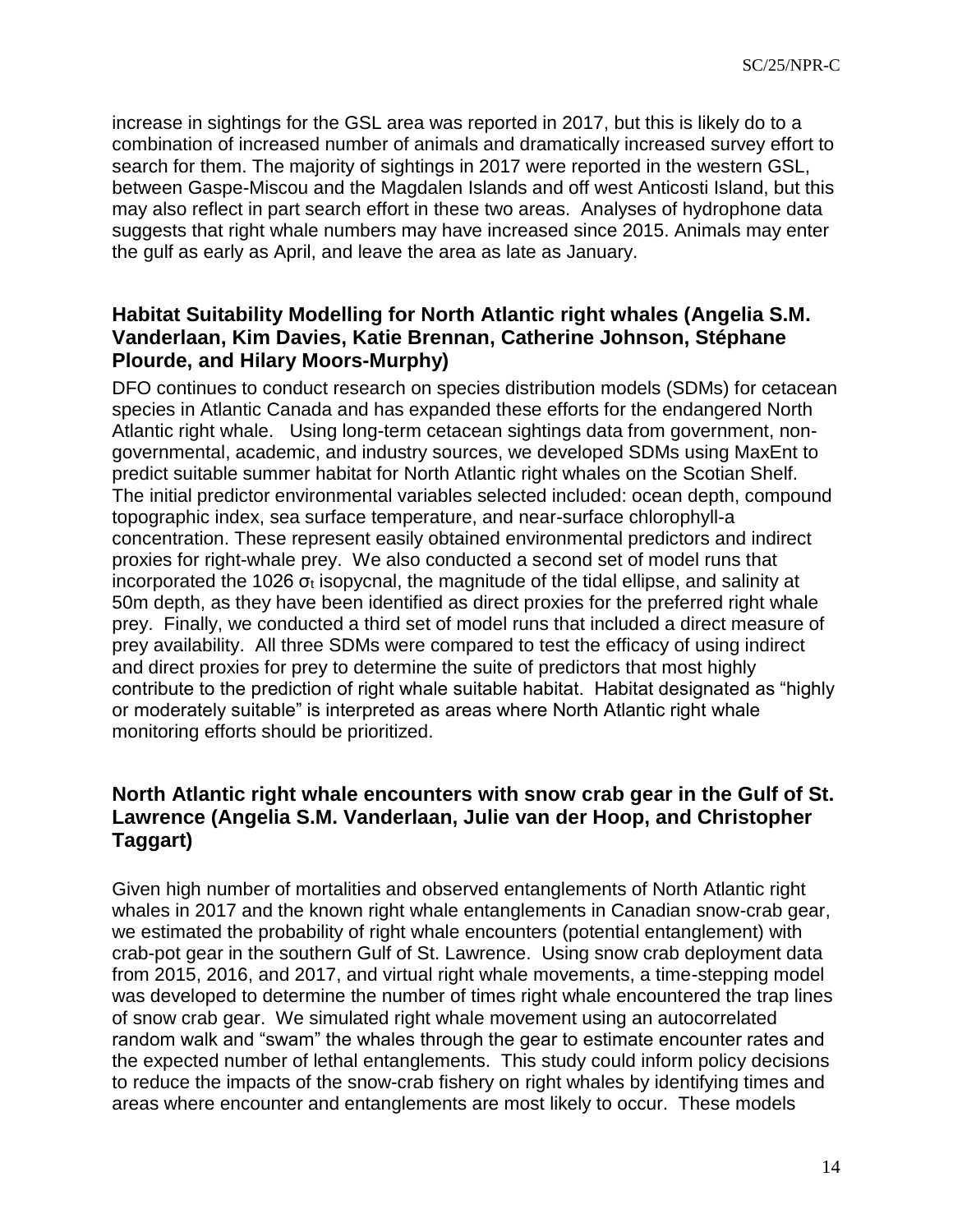could then be used evaluate conservation initiatives implemented to protect this species at risk and estimate if mortalities and serious injuries are reduced to an acceptable level.

#### <span id="page-15-0"></span>**Grey seal tagging (GB Stenson, J Lawson, MO Hammill, L Sheppard, P Goulet)**

A study of the movements of grey seals in southeast Newfoundland and the French territories of St. Pierre and Miquelon was initiated in 2017. Satellite transmitters were deployed on 15 adult seals live-captured on Miquelon. The transmitters collected data on seasonal distribution and diving behaviour of seals that summer along the south coast of Newfoundland, the Scotian Shelf, and potentially, on the Grand Banks. They also collected oceanographic data to improve climate models in this area. This study is a collaborative project between Canada and France.

#### <span id="page-15-1"></span>**Data Layers (J Lawson, P Goulet)**

To assess and monitoring cetacean Species at Risk, and other marine mammals, baseline data on the occurrence and distribution of cetaceans in potential development areas are required urgently to facilitate the design of industrial monitoring programmes and impact assessments. In this final year of a three-year project we compiled and developed geo-referenced databases on human activities and environmental features in Canada that will be included as complimentary data-layers within marine mammal and sea turtle geo-referenced databases. This will facilitate DFO's efforts to operationalize the risk-based framework for assessing cumulative impacts of marine development projects on marine mammals and sea turtles in Canada (particularly SARA-listed species), and provide important support for other undertakings, such as COSEWIC and SARA assessments, requiring a comprehensive and accessible set of biological, environmental, and risk data. The geo-referenced databases and corresponding GIS maps created will be available for use with the risk framework currently being completed, and by DFO, Environment Canada, and other internal government users via a web-based interface to be developed during the project. These existing biological and physical data will be used to model the distribution, and when possible, the seasonal density of marine mammals and sea turtles in Canada's three oceans. Results will be used to delineate areas of seasonal aggregation and to visualize and to quantify the degree of geographic and seasonal overlap between human activities and areas of aggregation for marine mammals. This will highlight areas of particular conservation concern. This analysis will also be used to evaluate the performance of habitat suitability analysis to address the paucity of seasonal density data for mammals, sea turtles, and their prey; the primary focus will be on obtaining data for Species at Risk. The project has compiled data for the Atlantic, Arctic, and Pacific Canadian waters.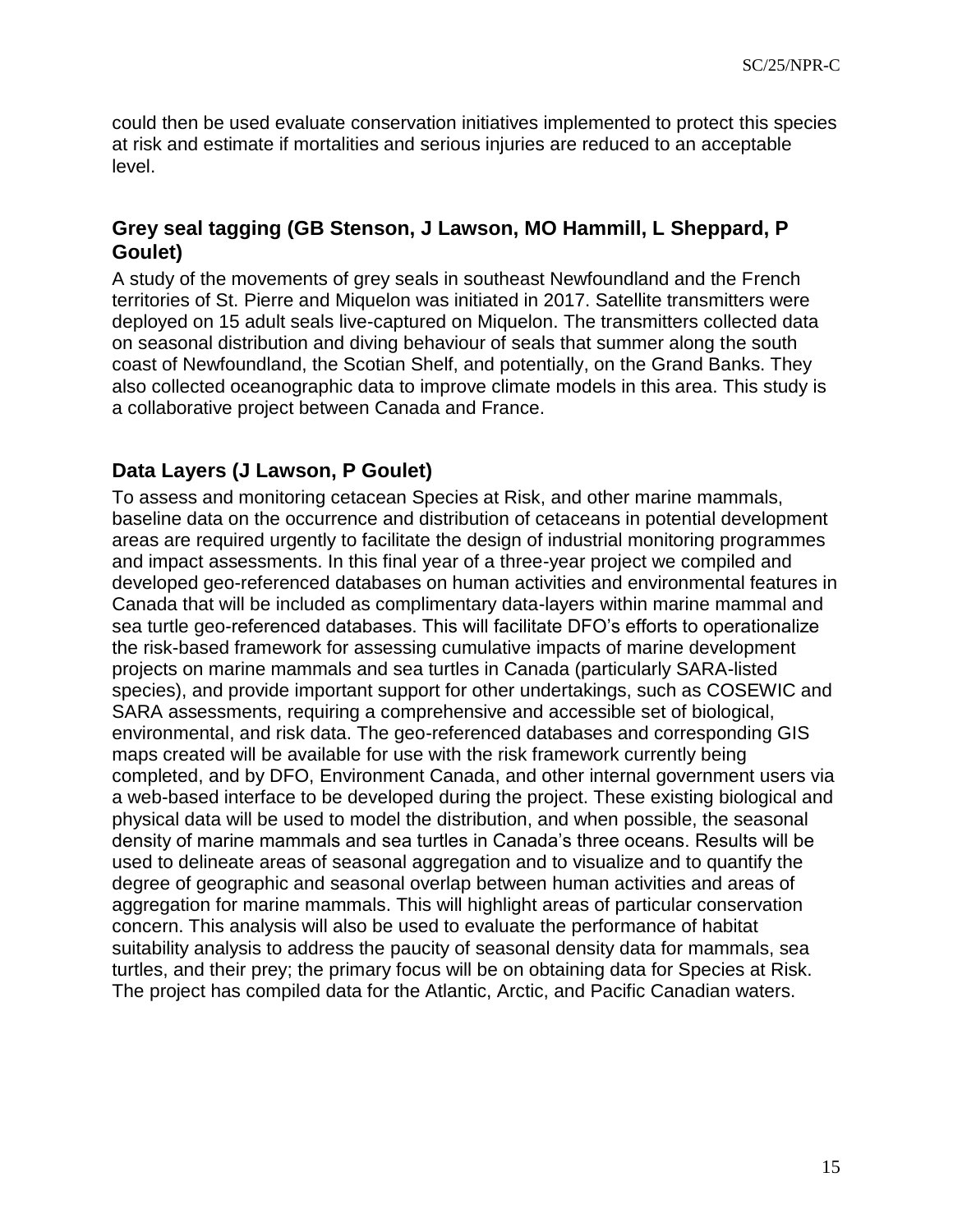#### <span id="page-16-0"></span>**Sightings and survey data for marine megafauna (J Lawson, GB Stenson, A Buren, L Sheppard, Goulet, B Stockwood and colleagues from DFO Quebec and Maritimes)**

To understand the distribution and abundance of cetaceans in the northwest Atlantic, DFO conducted a second large-scale aerial survey of Atlantic Canadian shelf and shelf break habitats extending from the northern tip of Labrador to the U.S border off southern Nova Scotia in August and September of 2016. Using three fixed-wing aircraft DFO achieved almost the same coverage as DFO's comparable large-scale marine megafauna survey in 2007 (TNASS); poorer weather and an extended NATO naval exercise meant that DFO completed 92.6% of their planned lines in 2016, versus 99.0% in 2007. During this 2016 Northwest Atlantic International Sightings Survey (NAISS) observers in survey aircraft collected data on the identity, group size, position, and behaviour of large and small cetaceans, plus environmental covariates. Almost twice as many cetaceans (841 sightings of 8,660 animals) were sighted in the Labrador and Newfoundland areas as in 2007 (584 sightings of 3,691 animals), although there were fewer large whales (fin, humpback, minke); white-beaked dolphins were the most encountered and numerous cetacean. Most of the additional 2016 sightings were collected on the Labrador and Newfoundland NE coasts. The two Skymaster teams amassed slightly fewer cetacean sightings in the Gulf of St. Lawrence, Scotian Shelf and Bay of Fundy (1,035 sightings of 4,449 animals) than they did in 2007 (1,217 sightings of 7,803 animals) despite greater effort in both Scotian Shelf and Bay of Fundy in 2016. Using Distance sampling approaches to estimate species abundance and derive detectability bias corrections for the common cetaceans, it appears that the abundance of cetaceans in eastern Canadian waters, particularly white-beaked dolphins, is larger than almost a decade ago.

### <span id="page-16-1"></span>**Acoustic monitoring (J Lawson, L Sheppard)**

To assess and monitoring cetacean Species at Risk, other marine mammals, and anthropogenic noise, DFO NL has been deploying long-term, autonomous underwater acoustic recorders around Newfoundland and Labrador. These recorders collect data across a broad frequency spectrum, and for periods up to one year in both nearshore and offshore locations. In addition to the data layers project and the visual survey, described above, these acoustic data will facilitate DFO's efforts to understand habitat use by marine mammals throughout the year, as well as the potential manmade stressors arising from underwater noise exposure from seismic exploration and commercial shipping.

#### <span id="page-16-2"></span>**Harp and hooded seal pup production survey (GB Stenson, J Lawson, JF Gosselin, A Buren, L Sheppard, P Goulet, MO Hammill, A Mosnier, S Lang, N den Heyer)**

Visual and photographic surveys were carried out off Newfoundland and Labrador, and in the Gulf of St Lawrence, during February and March 2017 in order to assess the pup production of the Northwest Atlantic populations of hooded and harp seals. Fixed wing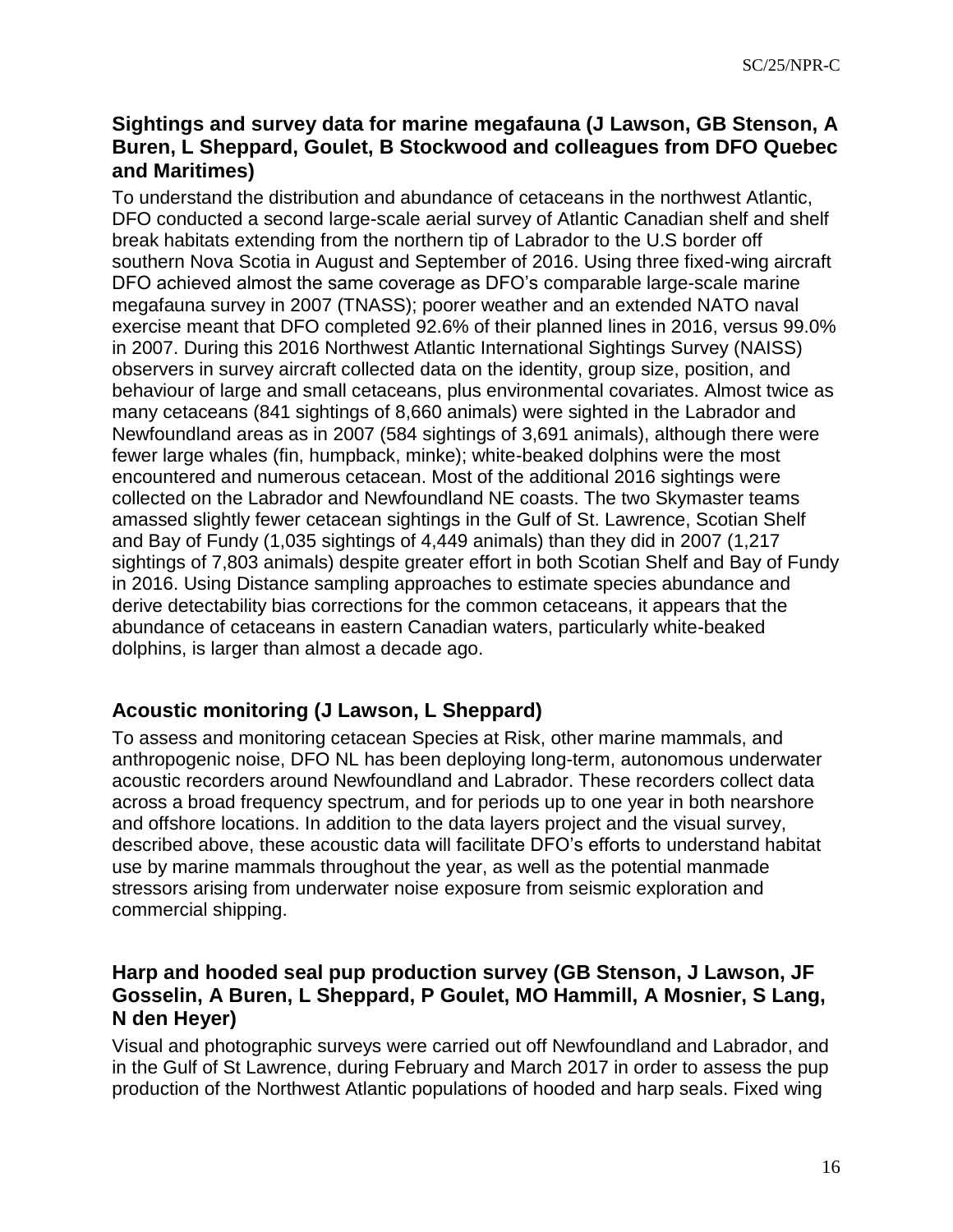and helicopter reconnaissance surveys identified the locations of multiple whelping concentrations in the southern and northern Gulf, as well as off southern Labrador (referred to as the 'Front'). Fixed-wing aircrafts carried out systematic strip-transect photographic surveys of each whelping areas. Visual survey and staging data were collected from ship and land-based helicopters. Preliminary results indicate that harp seal pup production in the southern Gulf during 2017 was much lower than previous surveys although there it appears that some of these animals may have moved to the Front. Results from this survey will be integrated with information on reproductive rates, estimates of ice related mortality and harvest information to estimate total abundance of these populations.

### <span id="page-17-0"></span>**Ocean Productivity (A Buren, GB Stenson, J Lawson)**

A project aimed at characterizing spatial and temporal variability, long-term trends, and the influence of environmental conditions (e.g., ice cover, SST, etc.) on energy content of key forage species in the northwest Atlantic was continued. In collaboration with University partners we are determining energy contents of important prey species through bomb calorimetry and proximal compositional analyses. This project is ongoing and will continue until March 2019.

#### <span id="page-17-1"></span>**A Predictive Model of the Environmental Regulation of Capelin (A Buren, K Lewis)**

A project aimed at determining how environmental conditions affect the overall productivity of capelin, and at developing statistical models to provide short- and longterm forecasting models of capelin abundance. Results from this project will improve the provision of advice for the management of capelin, and predators that rely on them as an important food source (e.g. northern cod and harp seals). This project is ongoing and will continue until March 2020.

#### <span id="page-17-2"></span>**Can we detect changes in Arctic ecosystems? (GB Stenson, A Buren, S Ferguson)**

This is a large scale project, funded by the Natural Environment Research Council (UK), and led by researchers from multiple British Universities. The Arctic Ocean is already being heavily impacted by climate change. It is warming faster than any other ocean region and as it absorbs fossil fuel emissions, it is gradually acidifying. To understand how Arctic ecosystems will evolve in response to multiple stressors, it is crucial to evaluate the effects of ongoing change. Often these questions are tackled by studies that focus on a specific ecosystem in one location and document the various components of the food chain. However the Arctic is diverse, with a wide range of environments that are responding to unique stressors differently. We require a new approach that can provide information on Arctic ecosystems from a pan-Arctic perspective over decadal timescales. To effectively monitor changes to pan-Arctic ecosystems requires tracers that focus on key ecosystem components and provide quantitative information on ecosystem structure, providing information for management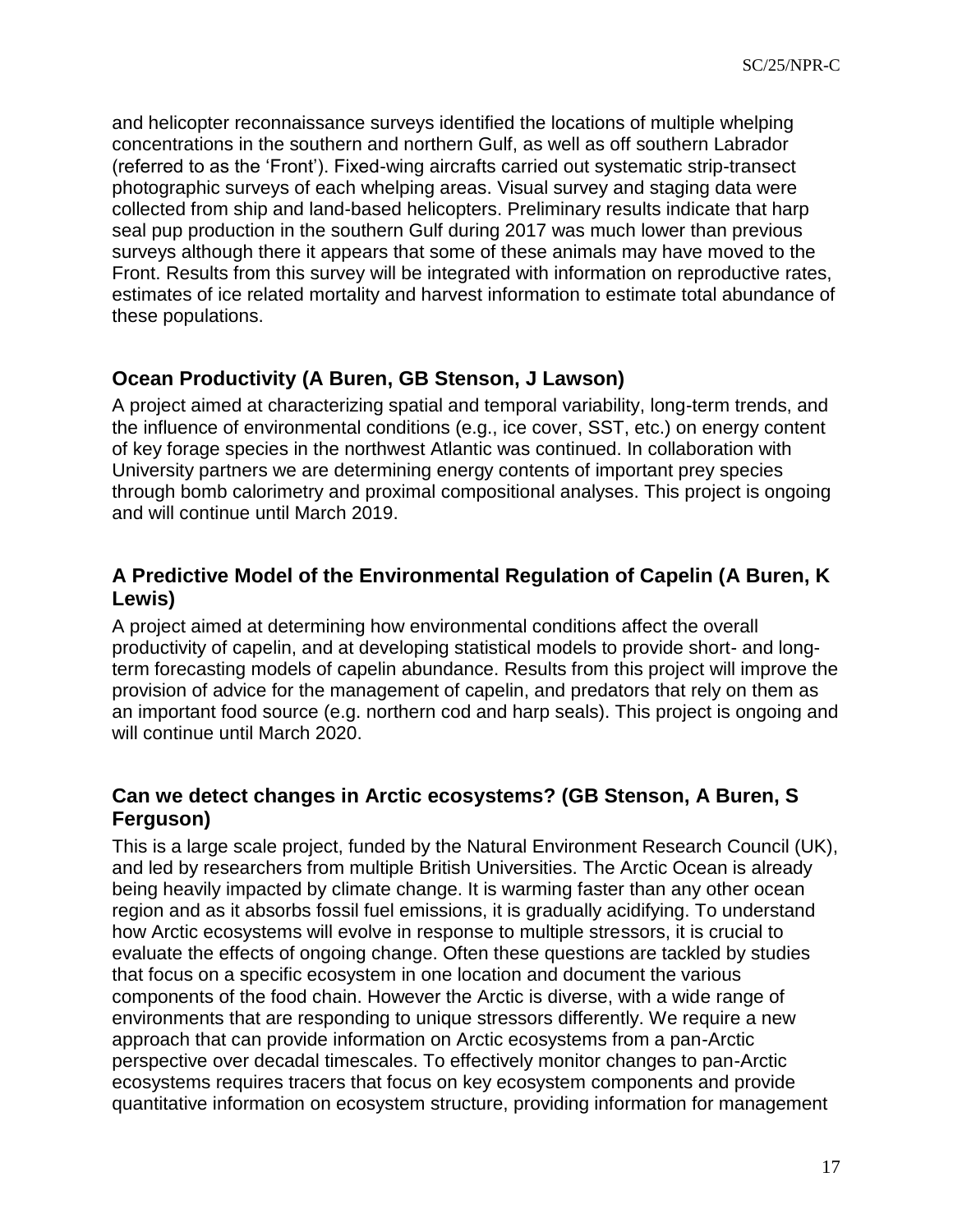and conservation of ecosystem services. We will focus simultaneously on the base of the food chain, controlled by the activity of marine phytoplankton, and key Arctic predators, harp and ringed seals. Seals are excellent candidates to monitor the food web due to their pan-Arctic distribution and foraging behaviour, which means they are exposed to the changing environment. This project will provide information on past changes to Arctic ecosystems, but also put in place an approach that can be used to monitor future changes and aid in the management and conservation of ecosystem services. This project is ongoing and will continue until July 2020.

### **Comparative diet analysis of four sympatric ice seal species (A Buren, GB Stenson)**

A comparative diet analyses of Arctic and sub-Arctic seals in the Newfoundland Region was presented at the 22nd Biennial Conference on the Biology of Marine Mammals. Overlap in resource utilization can potentially indicate the existence of interspecific competition. Several species of seals coexist in waters off Newfoundland and Labrador (Canada), including the most abundant marine mammal in the North Atlantic, the harp seal. Harp and hooded seals are migratory and move into the southern Newfoundland-Labrador Shelf during winter and spring to feed and build up energy stores for whelp and moult, while bearded, and ringed seals inhabit coastal waters year-round. Hooded seals are found primarily along the shelf edge, while the other three species occur on the shelf itself. To assess the potential for niche overlap and interspecific competition for food resources we compared the diets of these four species using data obtained since 1985. There was a distinct separation in the diet of two species; the diet of bearded seals was dominated by invertebrates and benthic organisms, while that of hooded seals was comprised mostly of flatfish, redfish, and other prey species associated with deep water. However, the diets of ringed and harp seals was composed mainly of forage fish (Arctic cod, and capelin), with important contributions of amphipods and zooplankton. Furthermore, the length frequencies distributions of fish consumed by both seal species are similar. The differential use of space may separate the niches of harp and ringed seals. However, similarity in diets suggests that they might be feeding on similar areas. Hooded and bearded seals occupy each a particular niche in the Northwest Atlantic ecosystem. Ringed and harp seals, however, share a similar niche, at least during winter and spring when the latter move into the area, and may therefore be competing for food resources. Given the large size of the harp seal herd this competitive interaction might have a significant impact on the dynamics of the ringed seal population.

#### <span id="page-18-0"></span>**Environmental influences on harp seal reproduction (GB Stenson, A Buren)**

A study on environmental influences expressed via condition on harp seal reproduction was presented at the 22nd Biennial Conference on the Biology of Marine Mammals. Harp seals are the most abundant marine mammal in the north Atlantic. They are top predators, and as such, are important indicators of changes in their ecosystem. Since the 1950s, pregnancy rates of Norwest Atlantic harp seals have declined while interannual variability has increased. A previous study has shown that while the general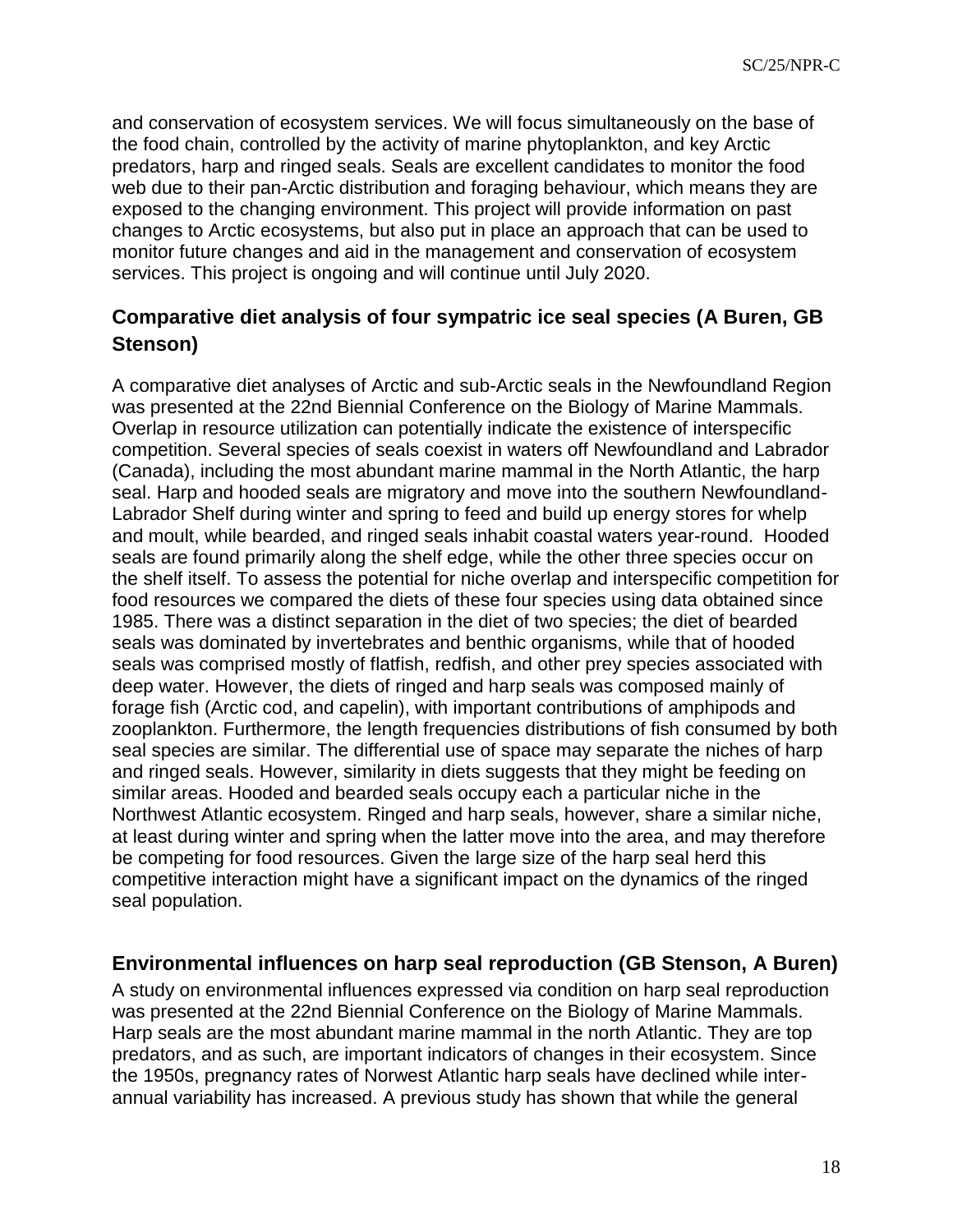decline in fecundity is a reflection of density-dependent processes associated with increased population size, the large interannual variability is due to varying rates of late term abortions which are related to changes in capelin abundance (focal forage species of the system). We hypothesize that the impact of changing prey availability influences reproductive rates through changes in body condition and growth. To test this hypothesis we compared reproductive rates to growth rates and body condition of harp seals collected off the coast of Newfoundland Canada over the past four decades. Comparing lengths weights of seals among decades indicated that growth rates and asymptotic weights of harp seals have decline significantly since the 1980s. The average body condition of females prior to pupping varied greatly among years, although the condition of pregnant females did not change among years. Annual pregnancy rates were positively correlated with improved condition while abortion rates declined rapidly with only slight improvements in condition. Also, average blubber depth, another index of energy stores prior to pupping, was highly correlated with annual pregnancy rates. These data indicate that changes in abundance and environment influence reproductive rates in harp seals through changes in body condition and suggest that females must maintain a certain level of body condition if they are to complete their pregnancy successfully.

#### <span id="page-19-0"></span>**Biological sampling of Marine Mammals (GB Stenson, A Buren, J Lawson, P Goulet)**

<span id="page-19-1"></span>Multi-disciplinary studies on the population dynamics, fisheries interactions, and the impact of climate change on marine mammals were continued in 2017. The ongoing programme of collections involving sealers, fishermen and DFO personnel from Newfoundland, Labrador and the Gulf of St. Lawrence continues to provide annual biological samples of seals (Harp, Hood, Ringed, Bearded, and Grey) and stranded or by-caught cetaceans in the region. These data facilitate the long-term monitoring of distribution, reproductive status, diets, and the growth and condition of marine mammals during a period of significant ecological change.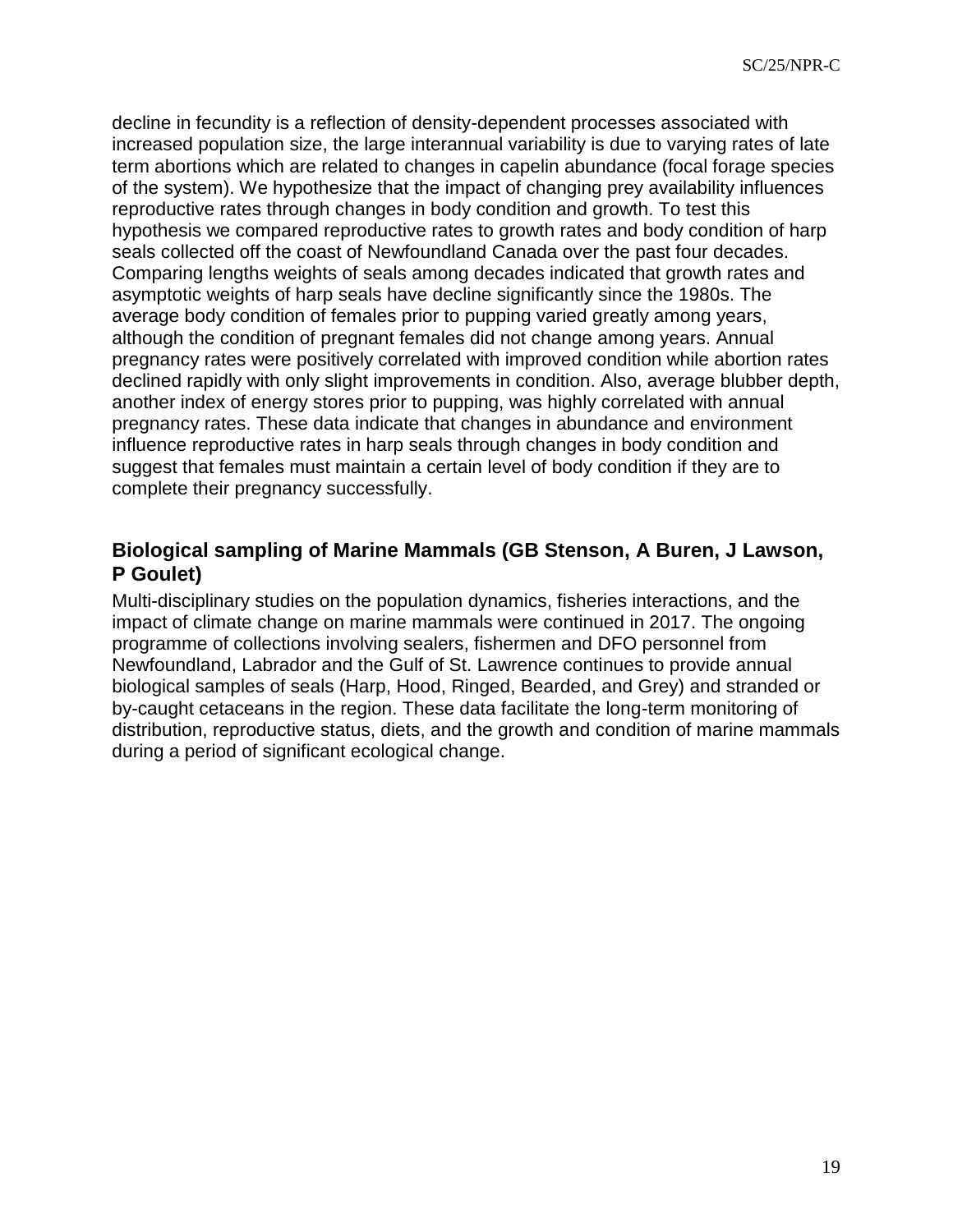# **3.0 CATCH DATA**

#### a. Pinnipeds

|              | Atlantic Canada<br>(including)<br>Quebec)* | Eastern Canadian<br>Arctic |  |
|--------------|--------------------------------------------|----------------------------|--|
| Harp Seal    | 80,935                                     | No data                    |  |
| Hooded Seal  | 26                                         | No data                    |  |
| Bearded Seal | 48                                         | No data                    |  |
| Grey Seal    | 1,600                                      | No data                    |  |
| Harbour Seal | O                                          | No data                    |  |
| Walrus       | 8                                          | $62**$                     |  |
| Ringed Seal  | 353                                        | No data                    |  |

\*Data is preliminary

\*\*some communities have yet to report catches

b. Cetaceans

|         | Western Canadian | Eastern Canadian |               |
|---------|------------------|------------------|---------------|
|         | Arctic           | Arctic           | Quebec Region |
| Beluga  | 68               | $552*$           | 299           |
| Bowhead | 0                | 0                |               |
| Narwhal | 0                | 782*             | 0             |

\*some communities have yet to report catches

# <span id="page-20-0"></span>**4.0 BYCATCH DATA**

There is no systematic reporting of bycatch of marine mammals for most species in Canada. Currently, there is a dedicated analysis of certain marine mammals in Newfoundland and Labrador Region.

## <span id="page-20-1"></span>**5.0 SCIENCE ADVICE PROVIDED**

Note that the November 2017 National Marine Mammal Peer-review Committee Meeting was delayed until February 2018, and advice from that meeting will be provided in the 2018 annual report.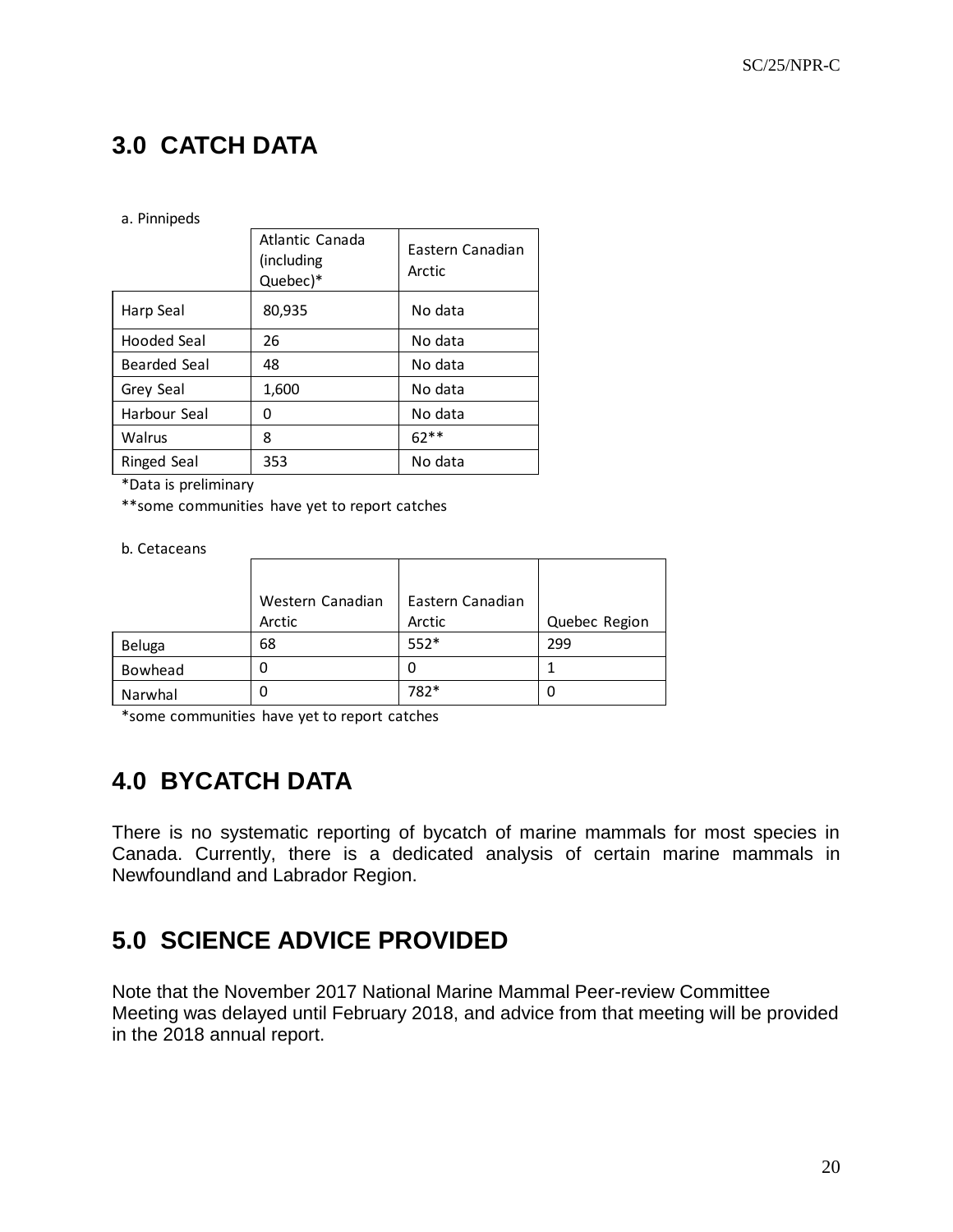## <span id="page-21-0"></span>**6.0 PUBLICATIONS AND DOCUMENTS**

- Auger-Methe, M., Albertsen, C. M., Jonsen, I. D., Derocher, A. E., Lidgard, D., Studholme, K. R., Crossin, G.T., Bowen, W.D., Mills Flemming, J. 2017. Template Model Builder: a promising tool to model the movement of marine animals. Marine Ecology Progress Series 565: 237-249. doi: 10.3354/meps12019
- Aulanier, F., Simard, Y., Bandet, M., Roy N., and Gervaise, C. 2017. Effects of shipping on marine acoustic habitats in Canadian Arctic estimated via probabilistic modelling and mapping. Marine Pollution Bulletin 125(1-2):115-131
- Binnington, M.J., Lei, Y.D., Pokiak, L., Pokiak, J., Ostertag, S.K., Loseto, L.L., Chan, H.M., Yeung, L.W.Y., Huang, H., Wania, F. 2017. Effects of preparation on nutrient and environmental contaminant levels in Arctic beluga whale (Delphinapterus leucas) traditional foods. Environmental Science: Processes & Impacts: 19, 1000- 1015
- Breed GA, Matthews CJD, Marcoux M, Higdon JW, Orr J, Reinhart, NR, and Ferguson SH. 2017. Sustained disruption of habitat use and behavior of narwhals in the presence of Arctic killer whales. Proceedings of the National Academy of Sciences 114: 2628–2633. doi: 10.1073/pnas.1611707114
- Breed, GA, CJD Matthews, M Marcoux, JW Higdon, B LeBlanc et al (2017) Sustained disruption of narwhal habitat use and behavior in the presence of Arctic killer whales. Proceedings of the National Academy of Sciences 114 (10), 2628-2633
- Brown, T.A., Chrystal, E., Ferguson, S.H., Yurkowski, D.J., Watt, C.A., Hussey, N.E., and Belt, S.T. (2017) Coupled changes between the H-Print biomarker and δ15N indicates a variable sea ice carbon contribution to the diet of Cumberland Sound beluga whales. Limnology and Oceanography. Doi: 10.1002/lno.10520
- Choy, E.S., Rosenberg, B., Roth, J.D., Loseto, L.L. 2017. Inter-annual variations in environmental factors affect prey and body condition of eastern Beaufort Sea beluga whales (Delphinapterus leucas). Marine Ecology Progress Series 579:213- 225
- Citta, J.J., S. Okkonen, L.T. Quakenbush, W. Maslowski, R. Osinski, J. C. George, R.J. Small, H. Brower, M.P. Heide-Jørgensen, and L. A. Harwood. 2017. Oceanographic characteristics associated with autumn movements of bowhead whales in the Chukchi Sea. Deep Sea Research Part II Topical Studies in Oceanography. http://dx.doi.org/10.1016/j.dsr2.2017.03.009
- Citta, JJ, P Richard, LF Lowry, G O'Corry‐Crowe, M Marcoux, R Suydam, et al (2017) Satellite telemetry reveals population specific winter ranges of beluga whales in the Bering Sea. Marine Mammal Science 33 (1), 236-250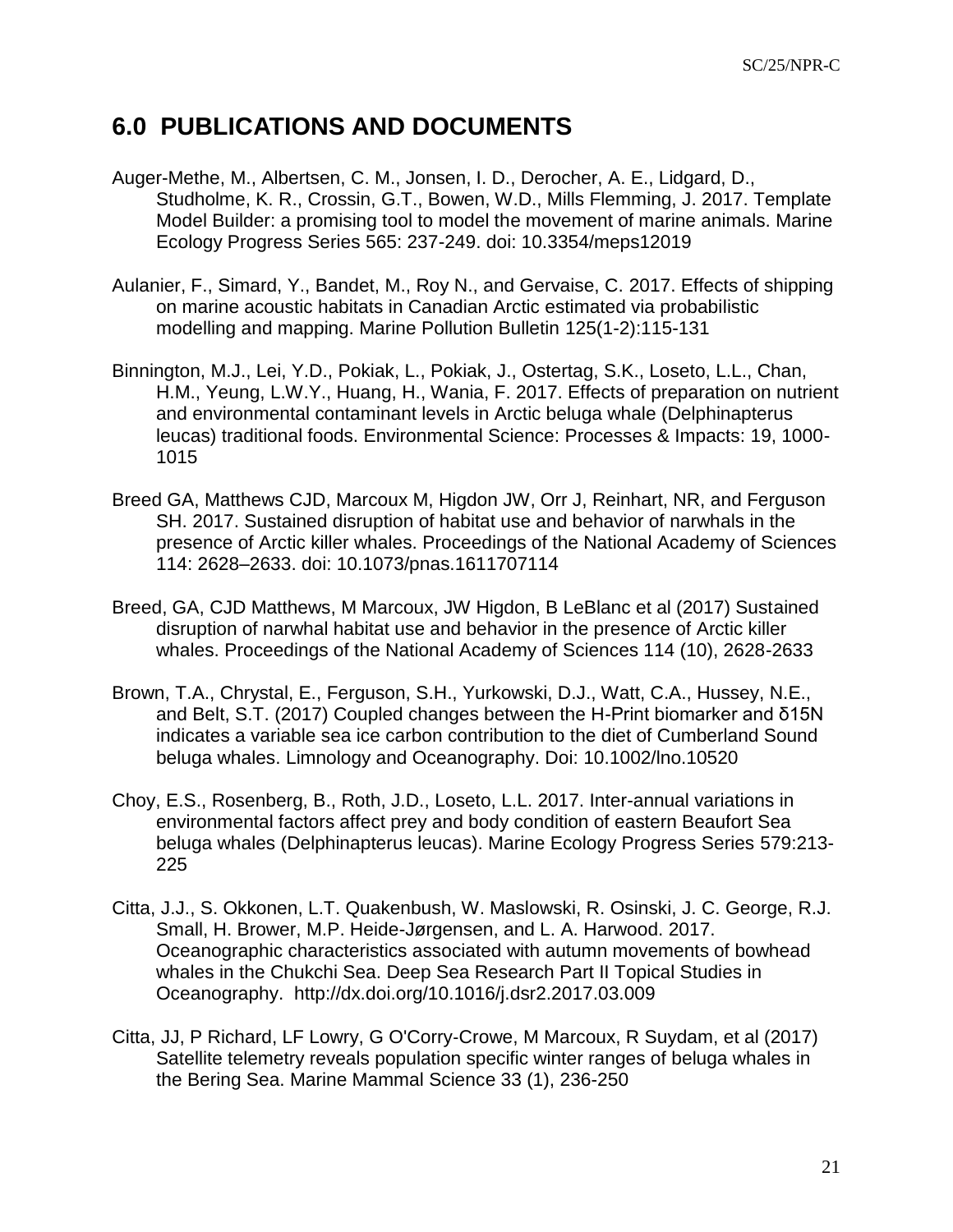- Davis, G., Baumgartner, M.F., Bonnell, J.M., Bell, J., Berchok, C., Bort Thornton, J., Brault, S., Buchanan, G., Charif, R.A., Cholewiak, D., Clark, C., Corkeron, P., Delarue, J., Dudzinski, K., Hatch, L., Hildebrand, J.A., Hodge, L., Klinck, H., Kraus, S., Martin, B., Mellinger, D., Moors-Murphy, H., Nieukirk, S., Nowacek, D., Parks, S., Read, A., Rice, A.N., Risch, D., Sirovic, A., Soldevilla, M., Stafford, K., Stanistreet, J., Summers, E., Todd, S., Warde, A. and van Parijs, S. In press. Long-term passive acoustic recordings track the changing distribution of North Atlantic right whales (Eubalaena glacialis) from 2004 to 2014. 2017. Scientific Reports doi:10.1038/s41598-017-13359-3
- den Heyer, C. E., and W. D. Bowen. 2017. Estimating changes in vital rates of Sable Island grey seals using mark-recapture analysis. DFO Can. Sci. Advis. Sec. Res. Doc. 2017/054. v + 27 p.
- den Heyer, C.E., S.L.C. Lang, W.D. Bowen, and M.O. Hammill. 2017. Pup production at Scotian Shelf grey seal (Halichoerus grypus) colonies in 2016. DFO Can. Sci. Advis. Sec. Res. Doc. 2017/056. v + 35 p.
- Edwards, A.M., Haigh, R., Tallman, R., Swain, D.P., Carruthers, T.R., Cleary, J.S., Stenson, G. and Doniol-Valcroze, T. 2017. Proceedings of the Technical Expertise in Stock Assessment (TESA) National Workshop on 'Incorporating an ecosystem approach into single-species stock assessments' 21-25 November 2016, Nanaimo, British Columbia. Can. Tech. Rep. Fish. Aquat. Sci. 3213: vi + 53 p.
- Escajeda E, KL Laidre, EW Born, Ø Wiig, S Atkinson, M Dyck, SH Ferguson, NJ Lunn. 2017. Identifying shifts in maternity den phenology and habitat characteristics of polar bears (Ursus maritimus) in Baffin Bay and Kane Basin. Polar Biology DOI 10.1007/s00300-017-2172-6
- Ferguson SH, BG Young, DJ Yurkowski, R Anderson, C Willing, O Nielsen. 2017. Demographic, ecological, and physiological responses of ringed seals to an abrupt decline in sea ice availability. PeerJ 5:e2957; DOI 10.7717/peerj.2957
- Ford JKB, Pilkington JF, Riera A, Otsuki M, Gisborne B, Abernethy R, Stredulinsky EH, Towers JR, Ellis G (2017) Habitats of Special Importance to Resident Killer Whales (Orcinus orca) off the West Coast of Canada. Can. Sci. Advis. Sec. Res. Doc. 2017/035
- Ford, JKB., James F. Pilkington, Amalis Riera, Mayuko Otsuki, Brian Gisborne, Robin M. Abernethy, Eva H. Stredulinsky, Jared R. Towers, and Graeme M. Ellis. 2017. Habitats of Special Importance to Resident Killer Whales (Orcinus orca) off the West Coast of Canada. CSAS Research Document 2017/035. viii + 57 p.
- Gomez, C., J. Lawson, A. L. Kouwenberg, H. Moors-Murphy, A. Buren, C. Fuentes-Yaco, E. Marotte, Y. F. Wiersma & T. Wimmer, 2017. Predicted distribution of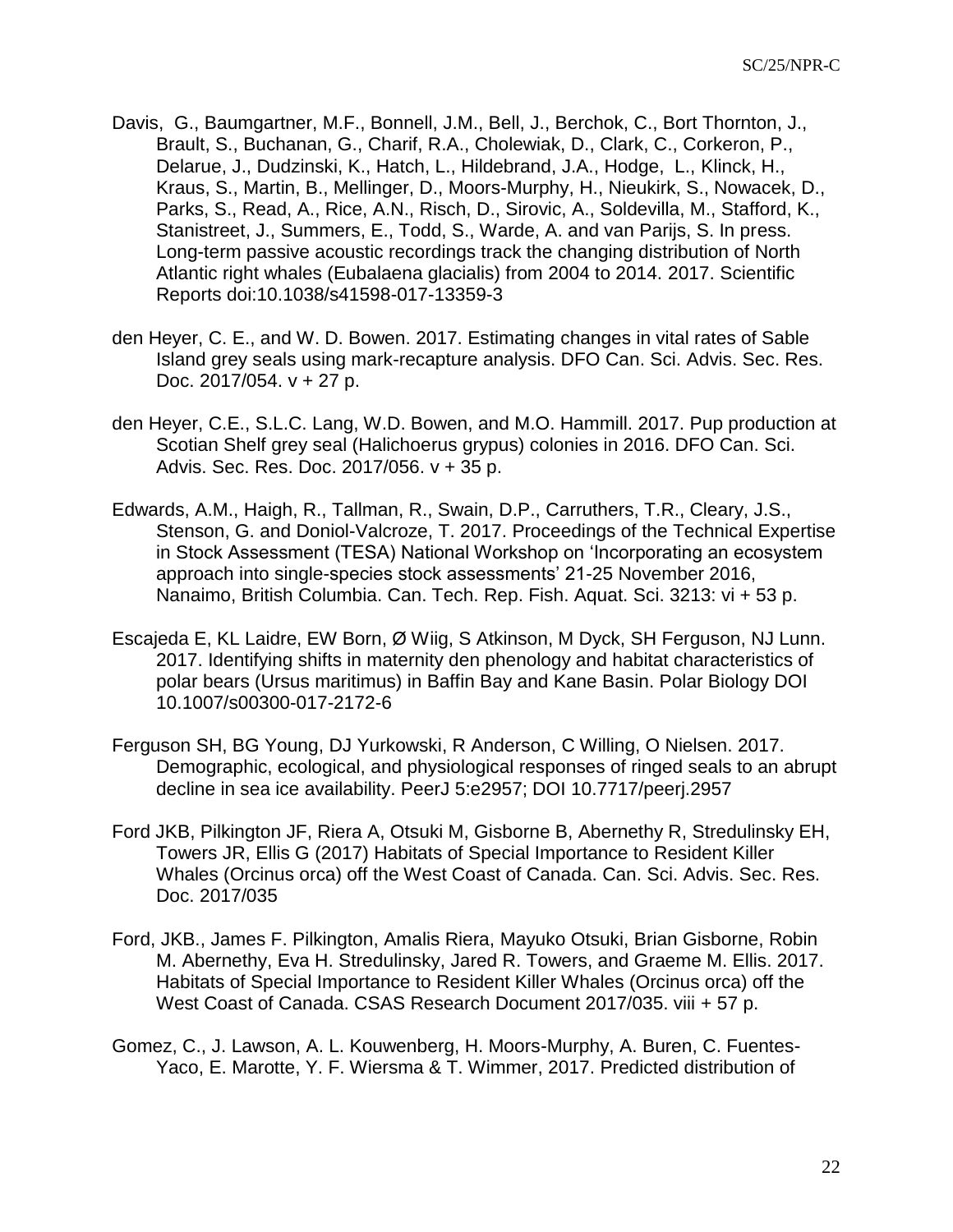whales at risk: identifying priority areas to enhance cetacean monitoring in the Northwest Atlantic Ocean. Endangered Species Research 32:437-458

- Gosselin, J.-F., Hammill, M.O. and Mosnier, A. 2017. Indices of abundance for beluga (Delphinapterus leucas) in James Bay and eastern Hudson Bay in summer 2015. DFO Can. Sci. Advis. Sec. Res. Doc. 2017/019. vi + 28 p.
- Gosselin, J.-F., Hammill, M.O., Mosnier, A. and Lesage, V. 2017. Abundance index of St. Lawrence Estuary beluga, Delphinapterus leucas, from aerial visual surveys flown in August 2014 and an update on reported deaths. DFO Can. Sci. Advis. Sec. Res. Doc. 2017/019. v + 28 p.
- Hammill MO, Mosnier A, Gosselin J-F, Matthews CJD, Marcoux M, and Ferguson SH. 2017. Abundance of belugas in Hudson Bay. DFO Can. Sci. Advis. Sec. Res. Doc. 2017/nnn.  $vi + xx$  p.
- Hammill, M.O., and C. Sauvé. 2017. Growth and condition in harp seals-evidence of density dependent and density independent influences. ICES J. of Marine Science 74:1395-1407
- Hammill, M.O., J-F. Gosselin and G.B. Stenson. 2017. Pup production of Northwest Atlantic grey seals in the Gulf of St. Lawrence. DFO Can. Sci. Advis. Sec. Res. Doc. 2017/043. iv + 14 p.
- Hammill, M.O., Stenson, G.B., and Doniol-Valcroze, T. 2017. A management framework for Nunavik beluga. DFO Can. Sci. Advis. Sec. Res. Doc. 2017/060. v + 34 p.
- Harwood, L,A., Zhu, X., Angasuk, L., Emaghok, L., Ferguson, S., Gruben, C., Gruben, P., Hall, P., Illasiak, J., Illasiak, J., Inglangasuk, G., Lea, E.V., Loseto, L., Norton, P., Pokiak, C., Pokiak, F., Rogers, H., Snow, K., and Storr, W. 2017. Research, monitoring and hunter knowledge in support of the 2017 assessment of the status of Eastern Beaufort Sea Beluga stock. DFO Can. Sci. Advis. Sec. Res. Doc. 2017/nnn. vi + 16 p.
- Harwood, L. A., Quakenbush L. T, Small R. J, George J. C., Pokiak, J., Pokiak, C. Heide-Jørgensen M. P., and Brower H. 2017. Movements, habitat use, and inferred foraging by bowhead whales in the Canadian Beaufort Sea during August-September, 2006-2012. Arctic 70(2): 161 - 176. doi.org/10.14430/arctic4648
- Higdon JW and SH Ferguson. 2017. Database of aerial surveys and abundance estimates for beluga whales (Delphinapterus leucas) and narwhals (Monodon monoceros) in the Canadian Arctic. Canadian technical report of fisheries and aquatic sciences no. 3211 http://waves-vagues.dfompo.gc.ca/Library/4058544x.pdf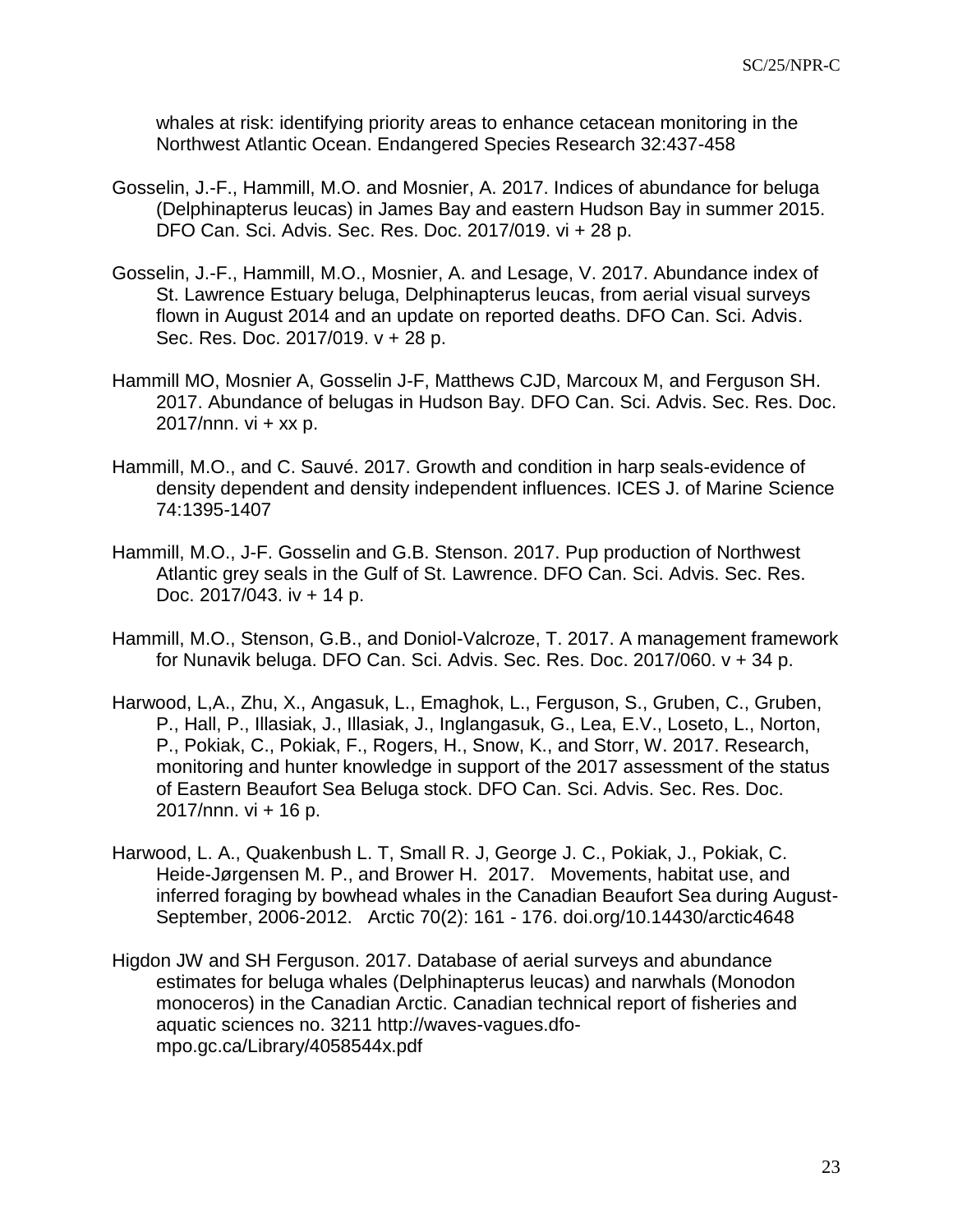- Hornby, C., Iacozza, J., Hoover, C., Barber, D., Loseto, L.L. 2017. Beluga whale Delphinapterus leucas late summer habitat use and support for foraging areas in the Canadian Beaufort Sea. Marine Ecology Progress Series 574: 243-257
- Houde, M., Wang, X., Ferguson, S.H., Gagnon, P., Brown, T.M., Tanabe, S., Kunito, T., Kwan, M. and Muir, D.C.G., 2017. Spatial and temporal trends of alternative flame retardants and polybrominated diphenyl ethers in ringed seals (Phoca hispida) across the Canadian Arctic. Environmental Pollution 223: 266-276
- Hussey, N.E., Hedges, K.J., Barkley, A.N., Treble, M.A., Peklova, I., Webber, D.M., Ferguson, S.H., Yurkowski, D.J., Kessel, S.T., Bedard, J.M. and Fisk, A.T., 2017. Movements of a deep‐water fish: establishing marine fisheries management boundaries in coastal Arctic waters. Ecological Applications 27(3), pp.687-704
- Kowarski, K., Evers, C., Moors-Murphy, H.B., Martin, B. and Denes, S.L. 2018. Singing through winter nights: The seasonal and diel occurrence of humpback whale calls in and around the Gully MPA, offshore eastern Canada. Canadian Journal of Zoology 34(1): 169–189
- Lawson, J.W., Gomez, C., Sheppard, G.L., Buren, A.D., Kouwenberg, A.-L., Renaud, G.A.M., and Moors-Murphy, H.B. 2017. Final Report: DFO Mid-Labrador Marine Megafauna Visual and Acoustic study. Environmental Studies Research Funds.
- Lesage V, Gavrilchuk K, Andrews RD, Sears R (2017) Foraging areas, migratory movements and winter destinations of blue whales from the western North Atlantic. Endangered Species Research 34:27-43. https://doi.org/10.3354/esr00838
- Lesage, V., Omrane, A., Doniol-Valcroze, T., & Mosnier, A. 2017. Increased proximity of vessels reduces feeding opportunities of blue whales in the St. Lawrence Estuary, Canada. Endangered Species Research 32:351-361
- Lillie, M.A., A.W. Vogl, S. Raverty, M. Haulena, W.A. McLellan, G.B. Stenson and R.E. Shadwick. 2017. Controlling Thoracic Pressures in Cetaceans During a Breath Hold Dive: Importance of the Diaphragm. J. Exp. Biol. 220:3464-3477
- Marcoux, M, SH Ferguson, N Roy, JM Bedard, Y Simard (2017) Seasonal marine mammal occurrence detected from passive acoustic monitoring in Scott Inlet, Nunavut, Canada. Polar Biology 40 (5), 1127-1138
- Martinez-Levasseur, L.M., C.M Furgal, M.O. Hammill. 2017.Challenges and strategies when mapping local ecological knowledge in the Canadian Arctic : the importance of defining the geographic limits of participant's common areas of observations. Polar Biology DOI 10.1007/s00300-016-2071-2
- Matthews, C.J.D., Watt, C.A., Asselin, N.C., Dunn, J.B., Young, B.G., Montsion, L.M., Westdal, K.H., Hall, P.A., Orr, J.R., Ferguson, S.H., and Marcoux, M. 2017.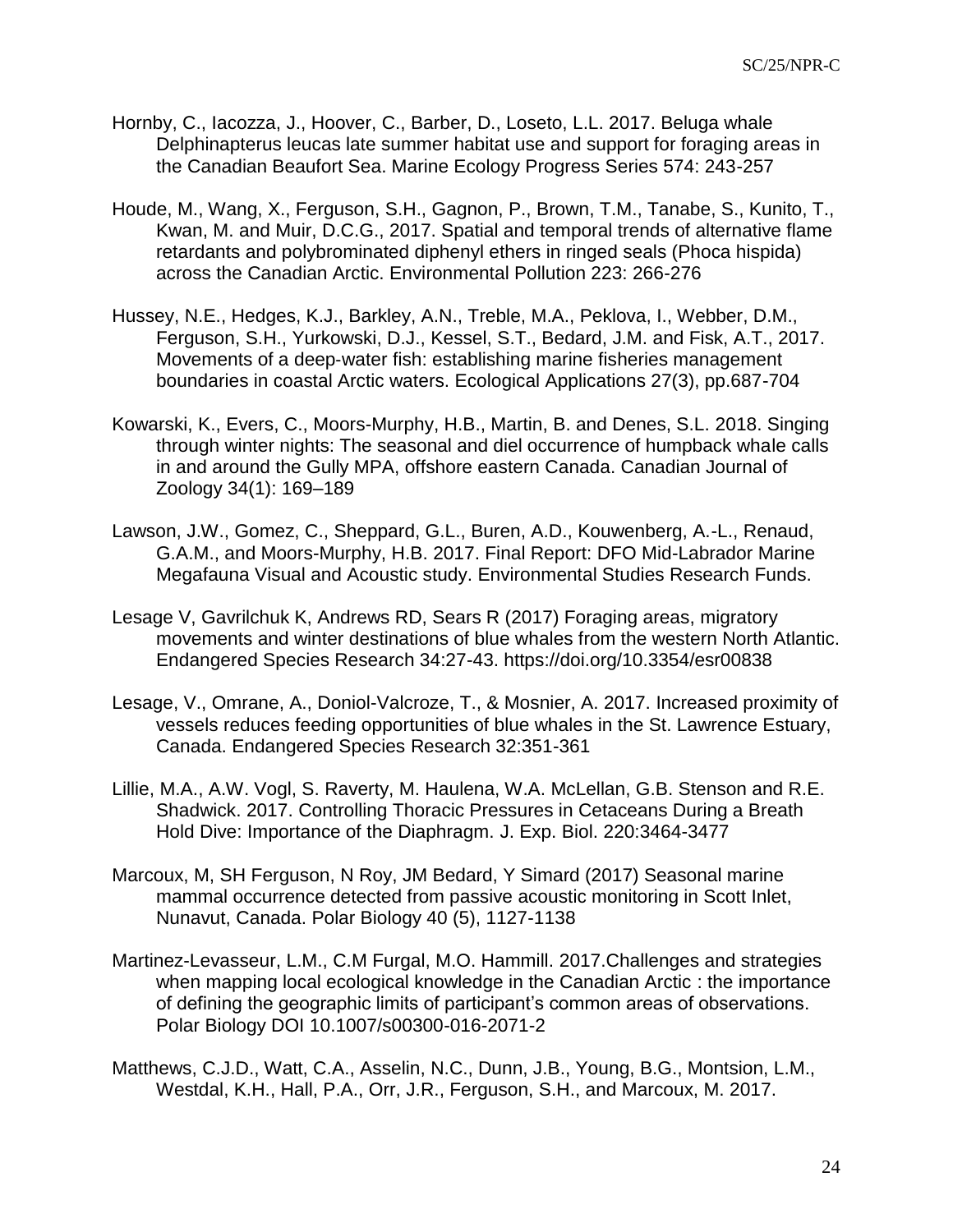Estimated abundance of the Western Hudson Bay beluga stock from the 2015 visual and photographic aerial survey. DFO Can. Sci. Advis. Sec. Res. Doc. 2017/061. v + 18 p.

- Moors-Murphy, H.B. and J.A. Theriault. 2017. Review of Mitigation Measures for Cetacean Species at Risk During Seismic Survey Operations. DFO Can. Sci. Advis. Sec. Res. Doc. 2017/008. Vi + 38 p.
- Morgan, J., M. Koen-Alonso, R. Rideout. A.D. Buren & D. Maddock Parsons. 2017. Growth and condition in relation to the lack of recovery of the Northern cod. 75: 631–641. DOI: 10.1093/icesjms/fsx166
- Mosnier, A., Gosselin, J.-F., Lawson, J.W., Plourde, S., and Lesage, V. In press. Predicting seasonal occurrence of leatherback turtles (Dermochelys coriacea) in eastern Canadian waters from turtle and sunfish (Mola mola) sighting data and habitat characteristics. Canadian Journal of Zoology
- Mosnier, A., Hammill, M.O., Turgeon, S., and Postma L. 2017. Updated analysis of genetic mixing among beluga stocks in the Nunavik marine region and Belcher Islands area: information for population models and harvest allocation. DFO Can. Sci. Advis. Sec. Res. Doc. 2017/016. v + 15 p.
- Moxley, J.H., Bogomolni, A., Hammill, M., Moore, K., Polito, M. Sette, L., Sharp, B., Waring, G., Gilbert, J., Halpin, P., and Johnston, D.W. 2017. Google Haul Out: Earth-Observation Imagery and Digital Aerial Surveys in Coastal Wildlife Management and Abundance Estimation. Bioscience 67:760-768
- Nichol, L.M. Abernethy, R.M. Wright, B.M., Heaslip, S. Spaven L.D., Towers, J.R., Pilkington J.F., Stredulinsky E.H. and Ford J.K.B. 2017. Distribution, movements and habitat fidelity patterns of Fin Whales (Balaenoptera physalus) in Canadian Pacific Waters. DFO Can. Sci. Advis. Sec. Res. Doc. 2017/004. vii + 50 p.
- Nichol, L.M., Wright, B.M., O'Hara, P., and Ford, J.K.B. 2017. Assessing the risk of lethal ship strikes to humpback (Megaptera novaeangliae) and fin (Balaenoptera physalus) whales off the west coast of Vancouver Island, Canada. DFO Can. Sci. Advis. Sec. Res. Doc. 2017/007. vii + 33 p.
- Nichol, L.M., Wright, B.M., O'Hara, P., and Ford, J.K.B. 2017. Risk of lethal vessel strikes to humpback and fin whales off the west coast of Vancouver Island, Canada. Endangered Species Research 32: 373-390
- Pedro S, A Fisk, G Tomy, SH Ferguson, N Hussey, ST Kessel, MA McKinney. 2017. Mercury and persistent organic pollutants in native and invading forage species of the Canadian Arctic: Consequences for food web dynamics. Environmental Pollution 229: 229-240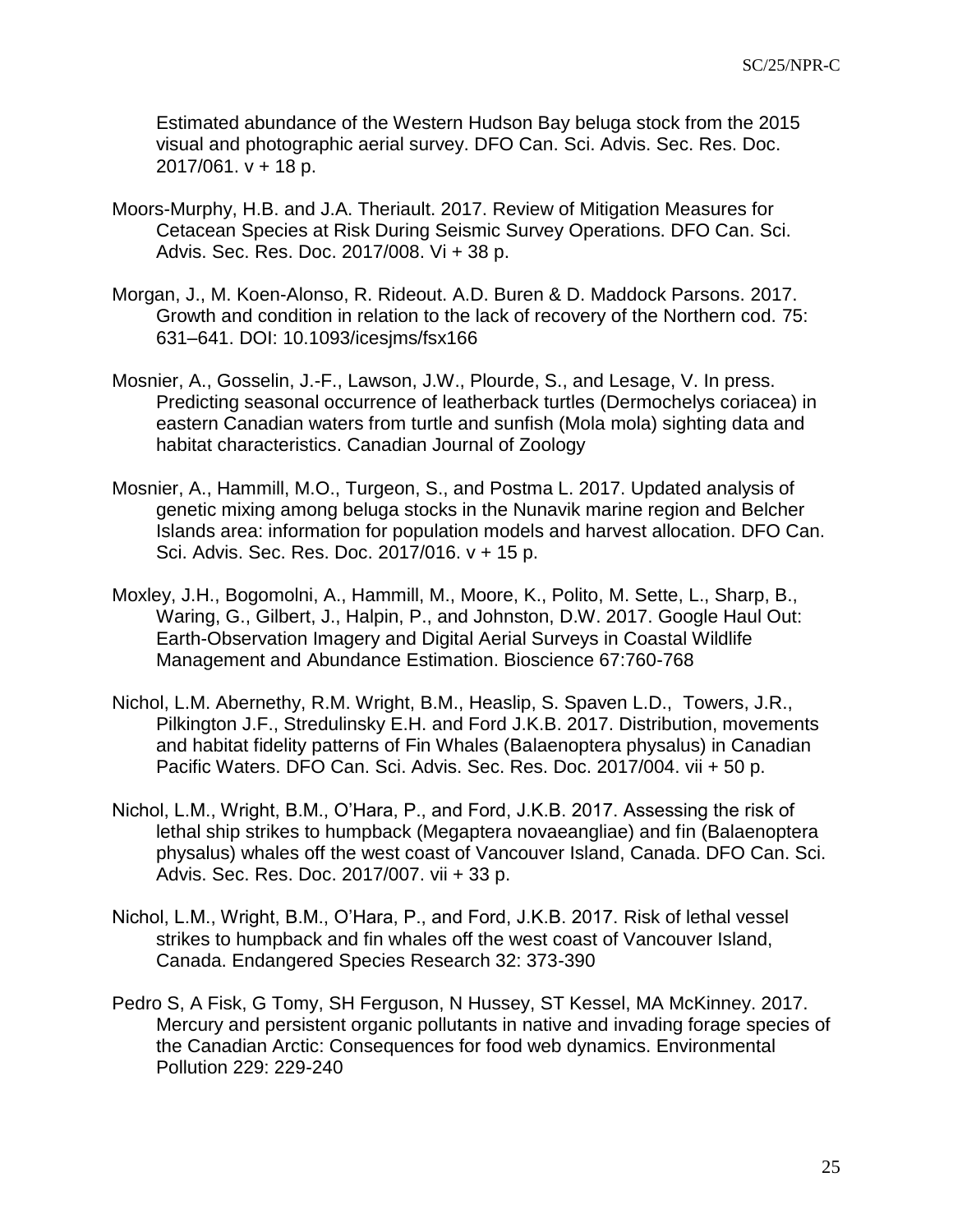- Perry, E.A., G.B. Stenson and A.D. Buren. 2017 Attendance and nursing patterns of harp seals in the harsh environment of the northwest Atlantic. Polar Biol. 40:151– 160. DOI: 10.1007/s00300-016-1938-6
- Pilkington, James, Eva Stredulinsky, Robin M. Abernethy, John K. B. Ford. Patterns of Fin Whale (Balaenoptera physalus) Seasonality and Relative Distribution in Canadian Pacific Waters Inferred from Passive Acoustic Monitoring. DFO Can. Sci. Advis. Sec. Res. Doc. 2017/XXX. vii + 29 p.
- Pomerleau C, Heide-Jørgensen, MP, Ferguson, SH, Stern, H., Høyer, J.L., Stern, GA. 2017. Reconstructing variability in West Greenland ocean biogeochemistry and bowhead whale (Balaena mysticetus) food web structure using amino acid isotope ratios. Polar Biology in press doi:10.1007/s00300-017-2136-x
- Rice, Ally, Volker B. Deecke, John K. B. Ford, James F. Pilkington, Erin M. Oleson, John A. Hildebrand, Ana Sirovic. 2017. Spatial and temporal occurrence of killer whale ecotypes off the outer coast of Washington State, USA. Marine Ecology Progress Series 572: 255-268
- Savenkoff, Claude, Jacques A. Gagné, Michel Gilbert, Martin Castonguay, Denis Chabot, Joël Chassé, Sophie Comtois, Jean-Denis Dutil, Peter S. Galbraith, Jean-François Gosselin, François Grégoire, Richard Larocque, Pierre Larouche, Diane Lavoie, Michel Lebeuf, Véronique Lesage, Frédéric Maps, Ian H. McQuinn, Arnaud Mosnier, Claude Nozères, Patrick Ouellet, Stéphane Plourde, Bernard Sainte-Marie, Louise Savard, Michael Scarratt, Michel Starr. Le concept d'approche écosystémique appliqué à l'estuaire maritime du Saint-Laurent (Canada). 2017. Environmental Reviews 25(1): 26-96, https://doi.org/10.1139/er-2015-0083
- Sciullo L, GW Thiemann, NJ Lunn, SH Ferguson. 2017. Intraspecific and temporal variability in the diet composition of female polar bears in a seasonal sea ice regime. Arctic Science 3:672–688
- Seymour, A.C., J. Dale, M. Hammill, P.N. Halpin, and D.W. Johnston.2017. Automated detection and enumeration of marine wildlife using unmanned aircraft systems (UAS) and thermal imagery. Scientific Reports 7 :000-000. http://dx.doi.org/10.1038/srep45127. Published online 24 March 2017
- Simond, AE, Magali Houde Véronique Lesage Jonathan Verreault. 2017. Temporal trends of PBDEs and emerging flame retardants in belugas from the St. Lawrence Estuary (Canada) and comparisons with minke whales and Canadian Arctic belugas. Environmental Research Volume 156: 494-504
- Smith AJ, JW Higdon, P Richard, J Orr, W Bernhardt, SH Ferguson. 2017. Beluga whale summer habitat associations in the Nelson River Estuary, western Hudson Bay, Canada. PlosOne 12(8): e0181045.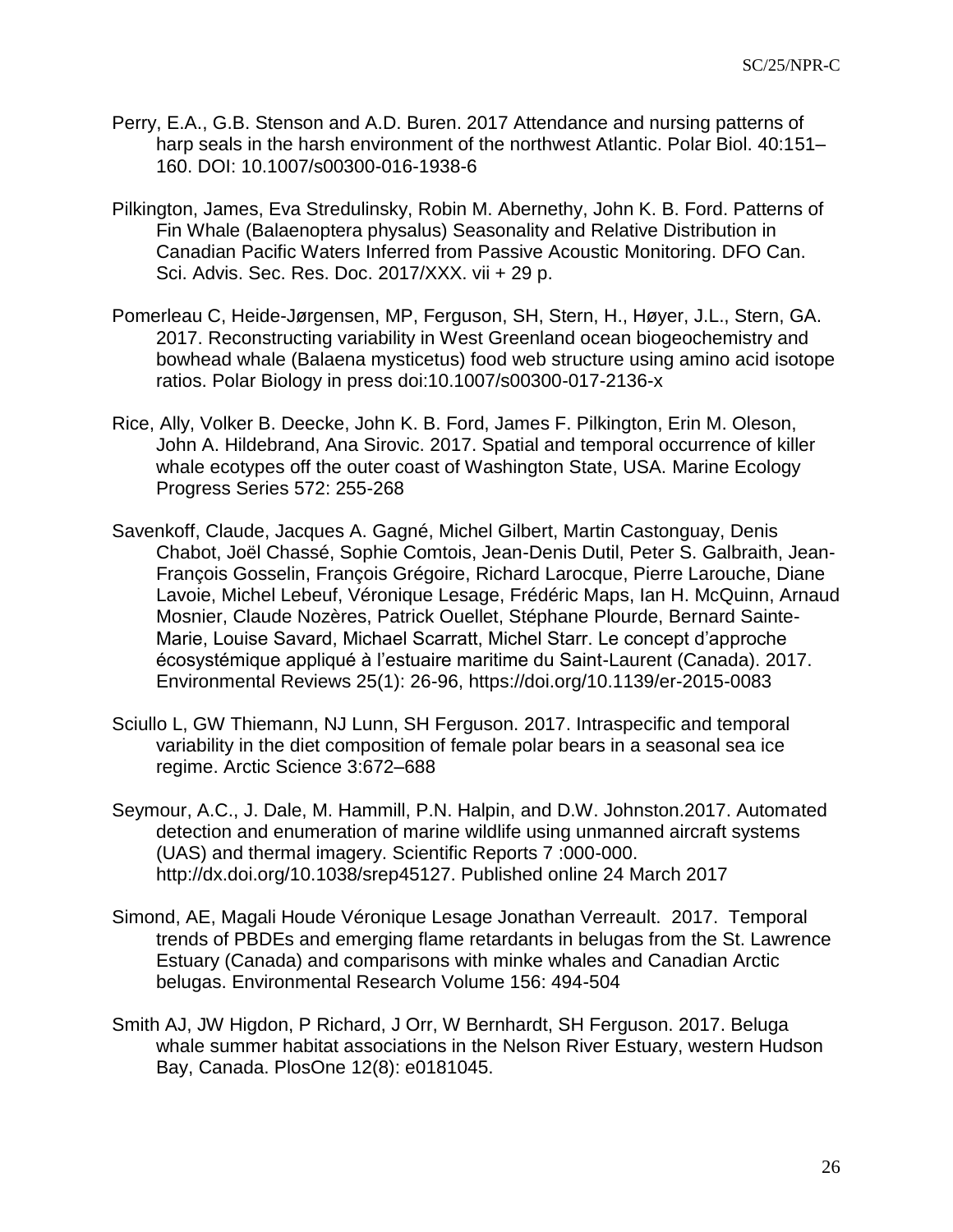- Stanistreet, J.E., Nowacek, D.P., Baumann-Pickering, S., Bell, J.T., Cholewiak, D.M., Hildebrand, J.A., Hoidge, L.E.W., Moors-Murphy, H.B., Van Parijs, S.M. and Read, A.J. 2017. Using passive acoustic monitoring to document the distribution of beaked whale species in the western North Atlantic Ocean. Canadian Journal of Fisheries and Aquatic Sciences. E-first article: 1-12 pp.
- Stewart, R.E.A., Stewart, D.B. and Higdon, J.W. 2017. Report of the 2016 workshop to inform the DFO five-year research plan for Atlantic walruses in Canada. Canadian Technical Report of Fisheries and Aquatic Sciences 3200: vi + 90 p.
- Watt CA, Witting, L., Marcoux, M., Doniol-Valcroze, T., Guldborg Hansen, R., Hobbs, R., Lee, D.S., Ferguson, S.H., and Heide-Jørgensen, M.P. 2017. Harvest allocation modelling for narwhal (Monodon monoceros) stocks shared between eastern Canada and West Greenland. DFO Can. Sci. Advis. Sec. Res. Doc. 2017/nnn.  $vi + xx$  p.
- Watt, C.A., Marcoux, M., Dunn, J.B., Hodgson, R., Moore, R., and Ferguson, S.H. In press. Effect of the 2015 narwhal (Monodon monoceros) entrapment on the Eclipse Sound narwhal stock. DFO Can. Sci. Advis. Sec. Res. Doc. 2017/XXX
- Watt, C.A., Orr, J.R., and Ferguson, S.H. 2017. Spatial distribution of narwhal (Monodon monoceros) diving for Canadian populations helps identify important seasonal foraging areas. Canadian Journal of Zoology 95: 41-50
- Weitzman. J., C. den Heyer, and W. D. Bowen 2017. Factors influencing and consequences of breeding dispersal and habitat choice in female grey seals (Halichoerus grypus) on Sable Island, Nova Scotia. Oecologia 183: 367-378, doi:10.1007/s00442-016-3764-5
- Wells, N.J., G.B. Stenson, P. Pepin and M. Koen-Alonso. 2017. Identification and Descriptions of Ecologically and Biologically Significant Areas in the Newfoundland and Labrador Shelves Bioregion. DFO Can. Sci. Advis. Sec. Res. Doc. 2017/013
- Wells, N.J., Warren, M.A., Gullage, L., Pretty, C., Koen-Alonso, M., Lawson, J.W., Wareham, V., Tucker, K., Allard, K., Robertson, G., Fifield, D., Gjerdrum, C., Hedd, A., and Wilhelm, S. In press. Recommended design strategies for the development of a marine protected area network in the Newfoundland and Labrador shelves bioregion. Department of Fisheries and Oceans. DFO Can. Sci. Advis. Sec. Res. Doc. 2017/XXX
- Williams, R., Lacy, R.C., Ashe, E., Hall, A., Lehoux, C., Lesage, V., McQuinn, I., Plourde, S. 2017. Predicting responses of St. Lawrence beluga to environmental change and anthropogenic threats to orient effective management actions. DFO Can. Sci. Advis. Sec. Res. Doc. 2017/027. v + 44 p